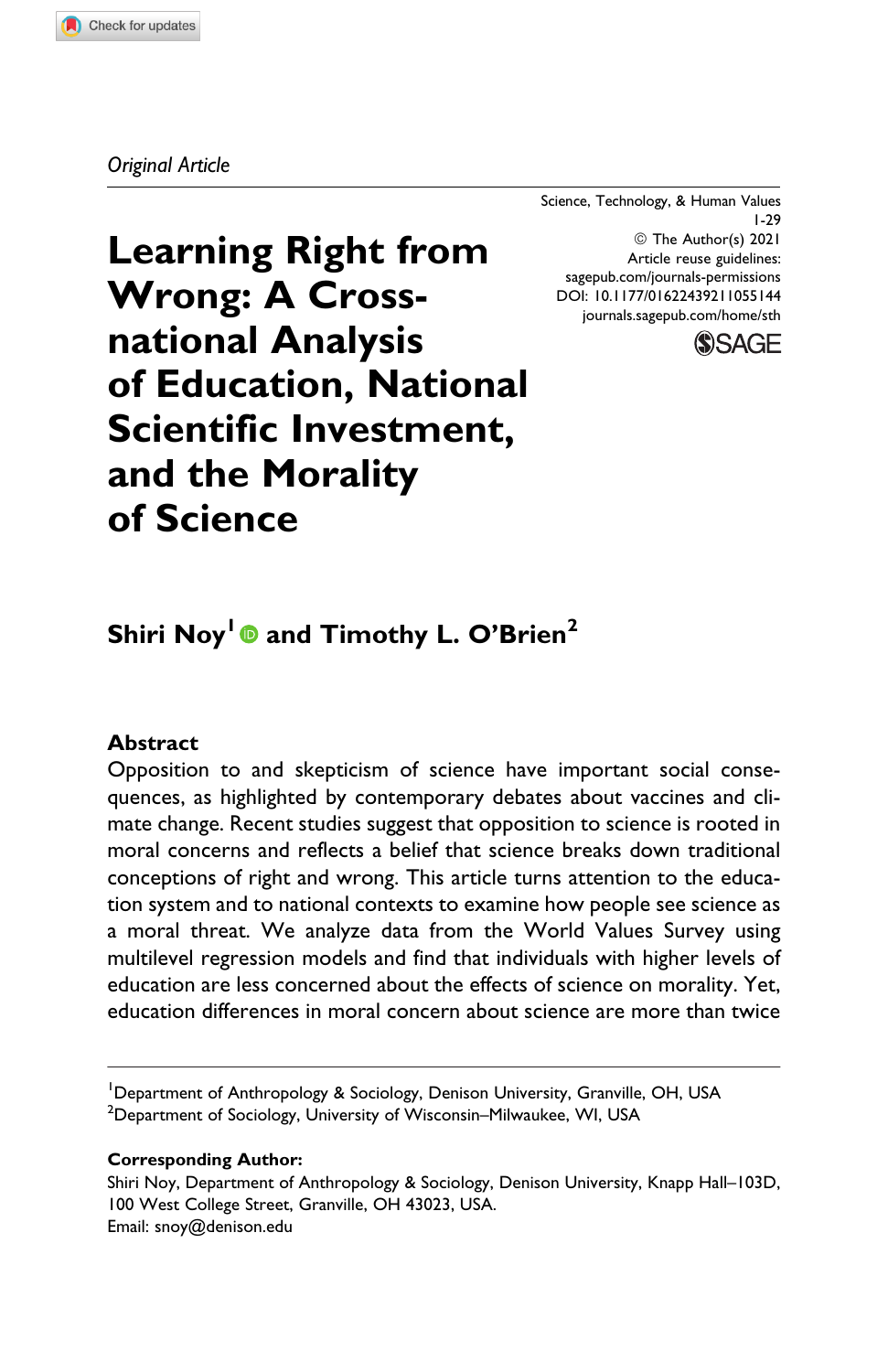as large in countries with the highest levels of scientific investment compared to those with the lowest. We conclude that although the link between education and the moral consequences of science is not limited to specific countries, its intensity varies across national contexts. We discuss these findings in light of recent scholarship on political and religious opposition to science, noting the importance of understanding publics' views of the moral consequences of science.

#### **Keywords**

morality, values, science in society, education, cross-national

### **Introduction**

Science is traditionally conceived as a source of knowledge and empirical information about the world [\(Kuhn 1962](#page-26-0); [Popper 2004](#page-27-0); [Latour and Woolgar](#page-26-0) [1979; Merton 1942\)](#page-26-0). Yet, there is mounting sociological evidence that the public does not view science as a purely intellectual enterprise. Instead, recent research indicates that the public views science as a source of values in addition to knowledge. This has important implications for people's acceptance of scientific information, including in public health, environmental science, and other areas of global significance, which in turn helps shape social action and policy.

Broadly, science has become associated with a modern, rational lifestyle and progressive social and political beliefs. The cultural association between science and liberal values is evident in the growing importance of political dispositions for perceptions of science ([Gauchat 2012;](#page-25-0) [Sherkat](#page-27-0) [2017;](#page-27-0) [Mann and Schleifer 2020](#page-26-0)). This normative meaning of science is also reflected in beliefs about moral conflict between science and religion [\(Evans 2014](#page-25-0), [2018](#page-25-0)), and in wide-ranging differences in public opinion associated with perspectives on science [\(Noy and O'Brien 2016\)](#page-26-0). While sociological analyses of science have long recognized its distinctive institutional values ([Merton 1942\)](#page-26-0), recent opposition to science suggests that it has acquired a new cultural meaning, one viewed by some as a threat to conservative religious and political values [\(Evans 2018\)](#page-25-0).

Research on public perceptions of science often emphasizes the importance of personal experiences with science for shaping these views. The education system is one of the most common sites of exposure to science. In countries around the world, people with higher levels of education tend to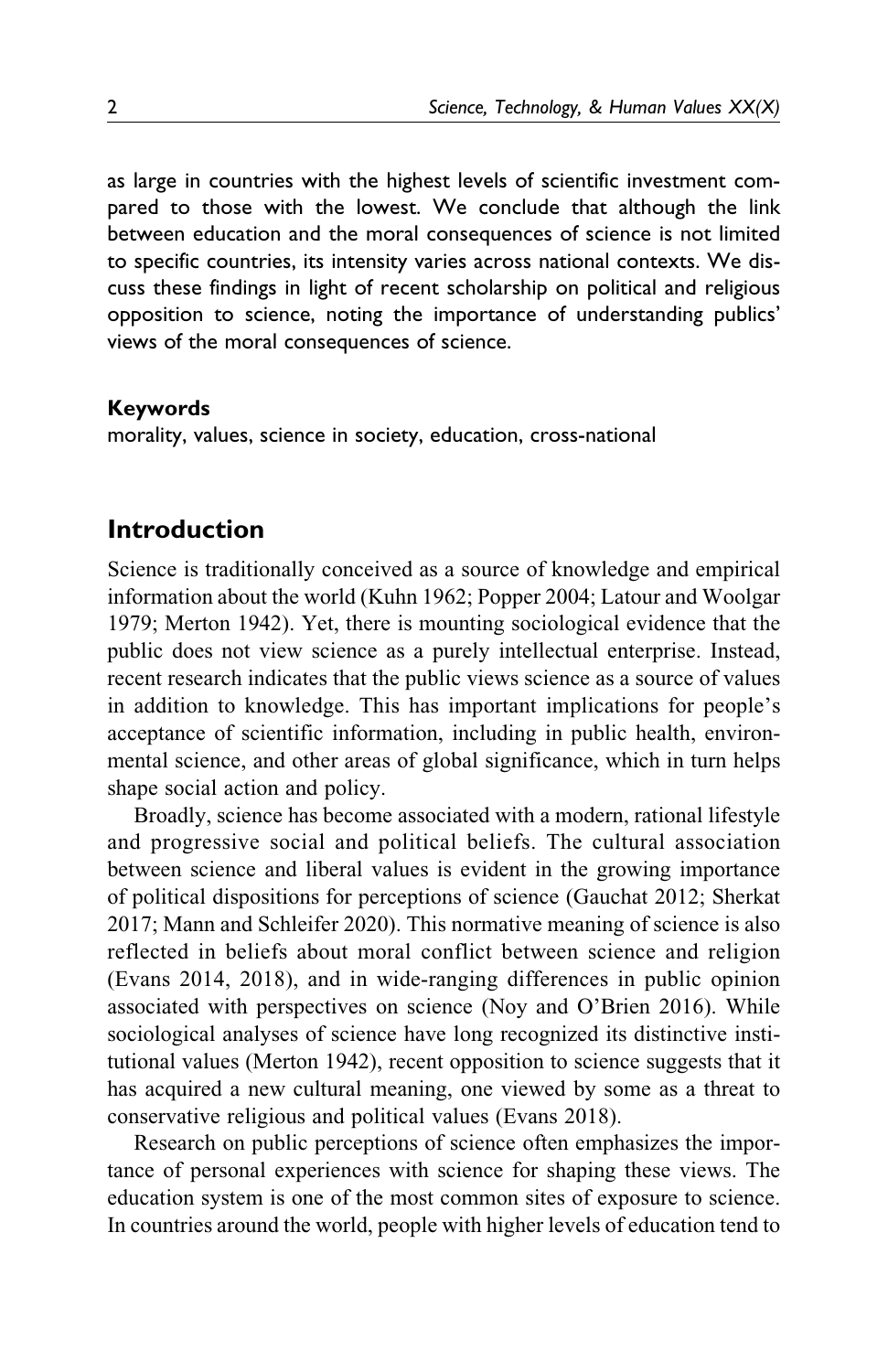hold more favorable attitudes about science [\(Snow and Dibner 2016;](#page-27-0) [Allum](#page-25-0) [et al. 2008;](#page-25-0) [O'Brien and Noy 2015](#page-27-0)). Although this association once was thought to reflect knowledge deficits and surpluses, researchers now argue that it signals the internalization of modern, rational values, which are imparted by formal education and closely associated with the institution of science ([Bourdieu 1984](#page-25-0); [Noy and O'Brien 2019\)](#page-27-0). This suggests the positive link between education and appreciation of science reflects exposure to scientific values more so than understanding of scientific principles [\(Kumarassamy and Koh 2019](#page-26-0); [Allchin 1999;](#page-25-0) [Hoeg and Bencze 2017](#page-26-0)). Put differently, opposition to science among the less educated reflects their social distance from the cultural values rather—than lack of specialized knowledge—associated with science.

In addition to individual-level experiences with education, macro-level processes of rationalization and modernization may facilitate the transmission of scientific values. Specifically, in societies that prioritize scientific authority, alternative sources of cultural authority, such as tradition and religion, may be marginalized or even stigmatized. In these places, the threat to traditional values may seem most acute to the least educated, because of their social distance from one of society's primary sources of authority, that is, science. In contrast, where science is less prominent, moral outlooks on science may depend less on education, because scientific authority is relatively less threatening to other sources of knowledge and values.

In this article, we investigate beliefs about the effects of science on morality using survey data from forty-two countries. Our analysis centers on two questions: (1) Is education associated with the belief that science breaks down people's sense of right and wrong, that is, the perception of science as a moral threat? (2) How does the relationship between education and the perception of science as a moral threat correspond to macro-level measures of scientific activity? Multilevel regression models indicate that education is associated with less concern that science breaks down people's understanding of right and wrong. However, the magnitude of this association depends on national scientific contexts. Namely, educational differences in moral outlooks on science are two to three times larger in countries that invest the most in science compared to those that invest the least. This pattern is driven by especially negative views of science among people with little education in places that invest heavily in science. We argue that this is because the prominence of scientific knowledge, values, and institutions in these contexts marginalizes those with little experience with science, which amplifies the cultural conflict between modern and traditional values in these societies.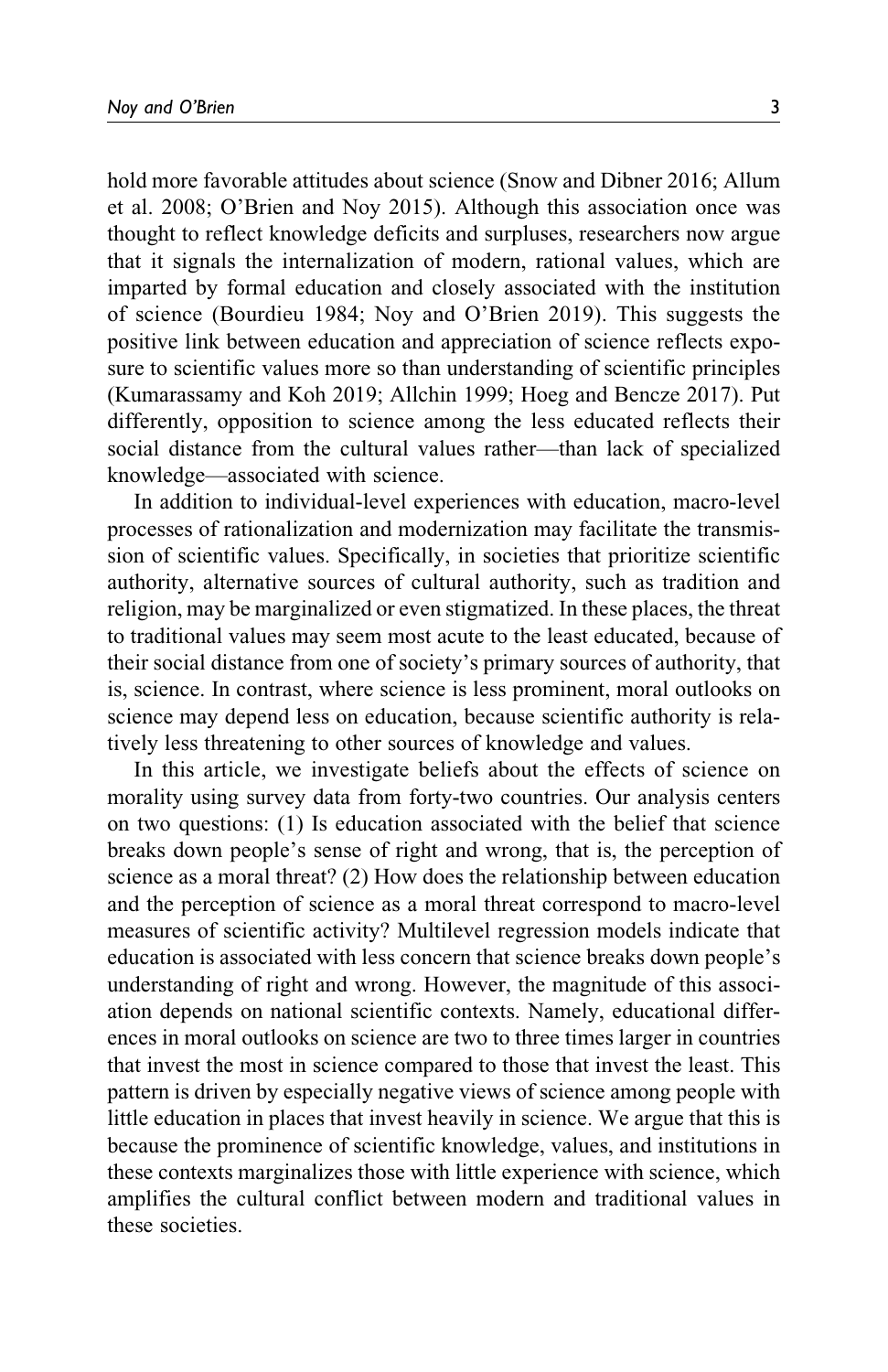## **Literature Review**

### *Science, Knowledge, and Values*

The social studies of science have traditionally approached science as a method for acquiring facts about the world. This view of science as an intellectual, information-gathering activity is evident in philosophical research on the demarcation of science from nonscience [\(Popper 2004](#page-27-0)), in historical research on the development of scientific paradigms [\(Kuhn](#page-26-0) [1962\)](#page-26-0), and in sociological research of the construction of scientific knowledge [\(Latour and Woolgar 1979\)](#page-26-0). In addition to its intellectual content, science is associated with a set of institutional norms necessary for certifying knowledge [\(Merton 1942\)](#page-26-0). Although the empirical evidence for these normative imperatives is mixed ([Long 1978](#page-26-0); [Cole 1979\)](#page-25-0), these studies illustrate the collective focus on understanding science as a fact-gathering activity.

To many, however, science is an ideological enterprise that teaches not only the difference between true and false but also the difference between right and wrong ([Miller 2020](#page-26-0)). In this way, the boundaries of science are negotiated vis-à-vis other institutions ([Gieryn 1983](#page-25-0)). For decades, research in science and technology studies has shown that scientific knowledge is never "value free" and that it is influenced by social forces including ideological commitments ([Latour and Woolgar 1979\)](#page-26-0). For example, [Shapin and](#page-27-0) [Collins \(1994\)](#page-27-0) argue that scientific authority stems from aristocratic values related to trust and civility. They suggest that scientific authority is most appealing to publics when it is seen as compatible with dominant culture forms, such as prevailing conceptions of morality ([Shapin 1990\)](#page-27-0).

Some argue that placing too high a priority on scientific values may lead to the application of scientific principles beyond the scope of scientific inquiry, e.g. scientism. Critics of scientism fear its reductionist and mechanistic approach to knowledge and social life may lead to the exclusion of other worldviews ([Waddell 1977\)](#page-27-0). Others fear the expansionist agenda of science into domains that were previously beyond its purview. This type of boundary crossing may seem especially threatening to traditional worldviews because it calls into question long-held ideas of right and wrong rather than true or false. In this way, science may challenge understandings of issues beyond its magisterium or authority and in doing so threaten alternative sources of values.

Recent sociological research further suggests that science in the United States is widely recognized as a normative enterprise. Since the 1970s,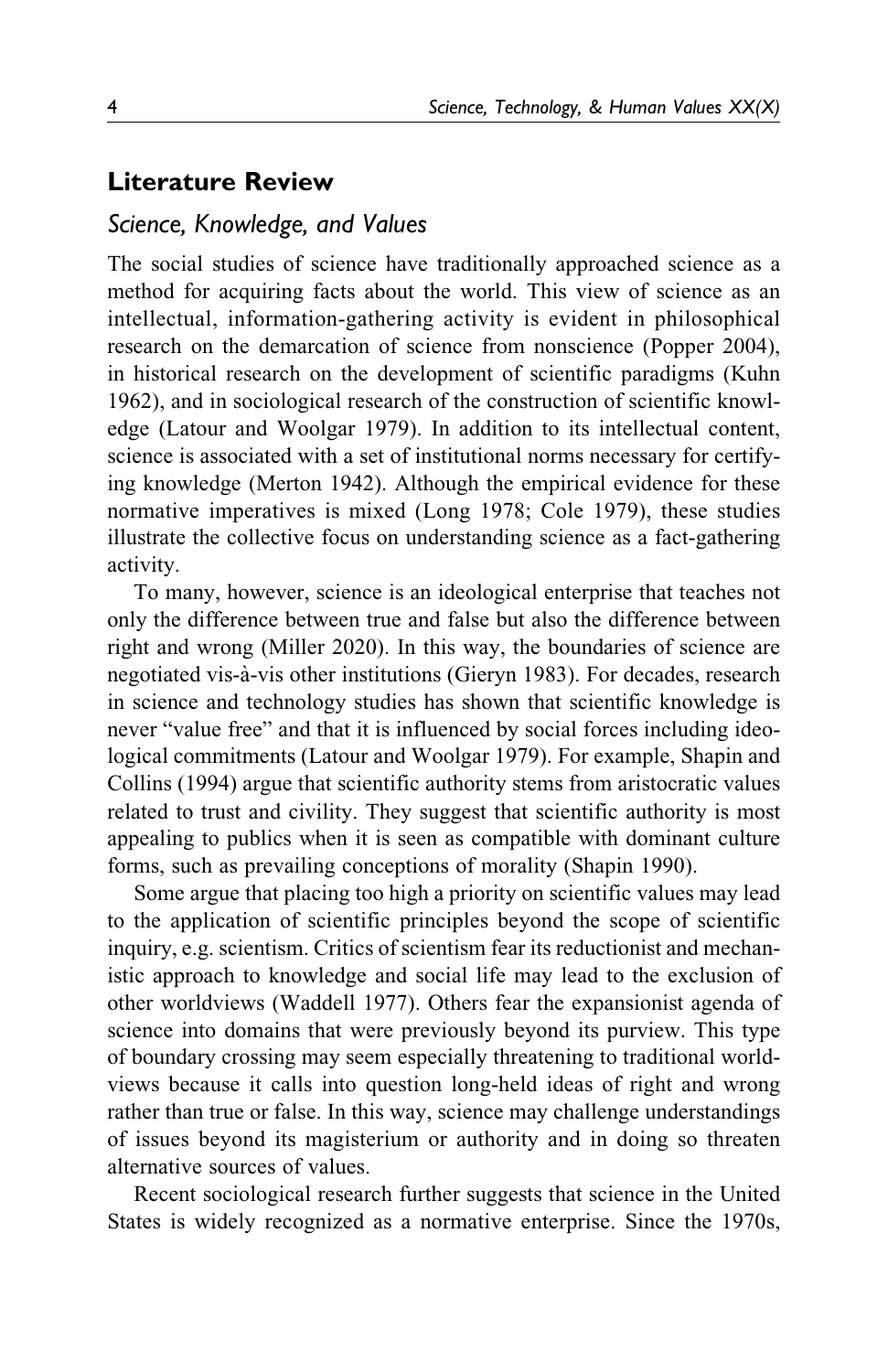conservatives in the United States have grown increasingly skeptical of science while liberals' attitudes about science have changed very little [\(Gauchat 2012](#page-25-0); [Evans 2013](#page-25-0); [Mann and Schleifer 2020;](#page-26-0) [Sherkat 2017](#page-27-0)). These studies suggest that many people in the United States associate science with modern values and a progressive political agenda and view it as a threat to a traditional lifestyle.

## *Education, Knowledge, and Values*

In addition to political beliefs, educational attainment is one of the most consistent predictors of attitudes about science. Specifically, people with higher levels of education tend to express more favorable views of science. Education, particularly tertiary education, is generally viewed as a liberalizing project globally [\(Harland 2009\)](#page-26-0). While evidence of the politicization of science comes mostly from the United States, several studies show that the link between education and science attitudes extends cross-nationally [\(Allum et al. 2008;](#page-25-0) [Noy and O'Brien 2019;](#page-27-0) [Chan 2018](#page-25-0)). This association is thought to reflect one of two mechanisms. On one hand is a deficit model, which suggest that the association between education and appreciation of science reflects the clearer understanding of the benefits of science ([Irwin](#page-26-0) [and Wynne 2003](#page-26-0); [Allum et al. 2008](#page-25-0)). In this account, familiarity with scientific knowledge and concepts is thought to reduce fear of science's negative consequences by increasing awareness of the utility of science and by reducing misinformation about the potential harms of science and technology. On the other hand is a cultural model, which suggests that the education system is a site of cultural reproduction and that the values of science are disseminated to the public through formal education [\(Bourdieu](#page-25-0) [1984; Drori et al. 2003](#page-25-0)). In this view, the positive relationship between education and science results from the internalization of cultural values associated with science.

These two explanations of the link between education and science attitudes have different implications for the cultural meaning of science and for efforts to reduce opposition to science. If education increases appreciation of science by increasing awareness of scientific knowledge, then it suggests that publics interpret science as a knowledge generating enterprise and reducing opposition requires increased educational outreach. However, if education increases appreciation of scientific values, it suggests that publics interpret science as a normative activity and that reducing opposition to science requires recasting science' cultural meaning. Unfortunately, surveys of science attitudes are not typically equipped to distinguish between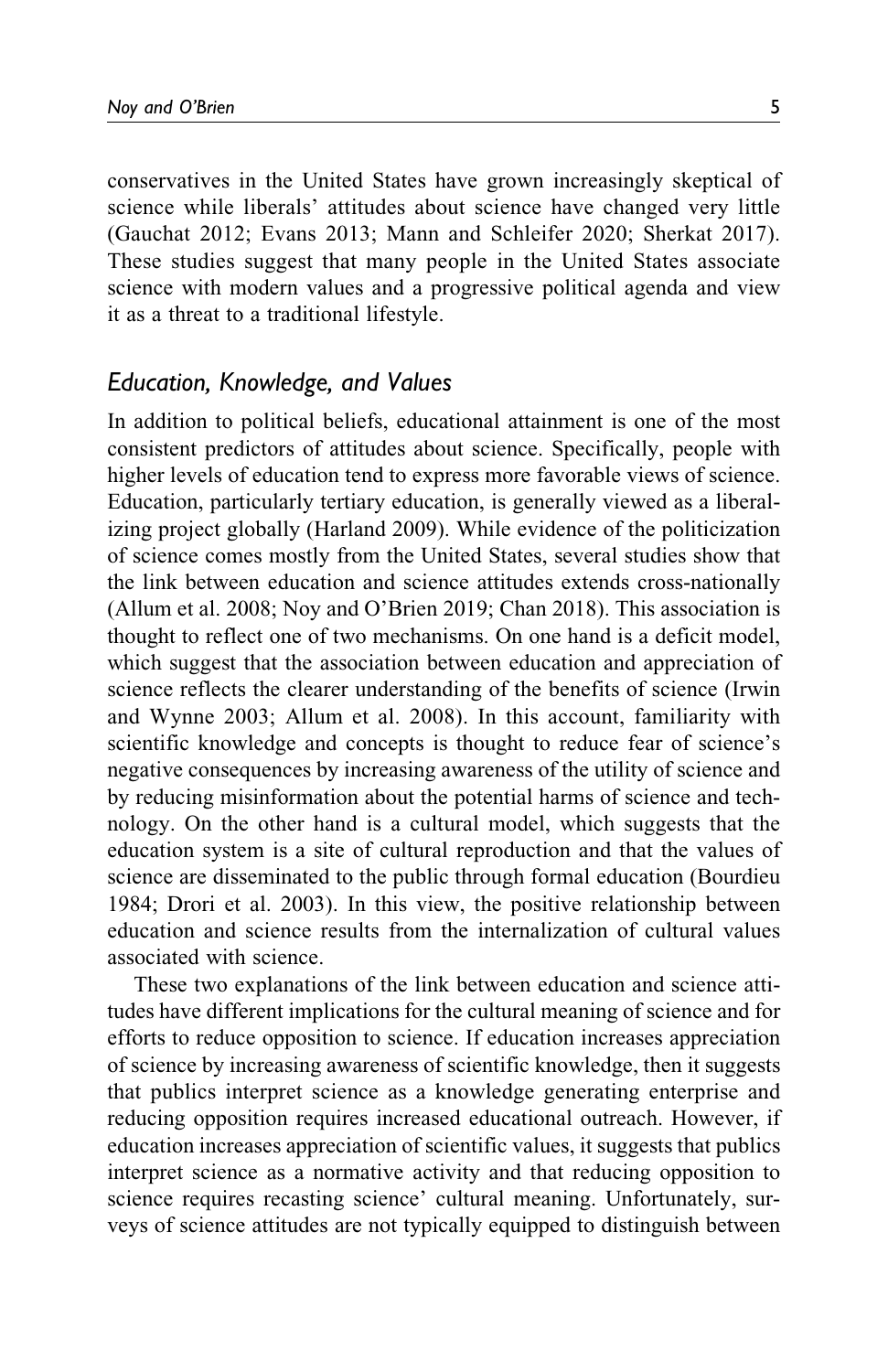the moral and intellectual dimensions of science. Cross-national surveys in particular are needed to examine how national contexts shape these cultural meanings of science.

## *Modernization and Rationality*

While there is an extensive literature on individual-level differences in perceptions of science, there is less attention given to the national contexts where these differences are situated. However, modernization theories illustrate the importance of macro-level factors for understanding individuals' worldviews. These theories suggest that economic development and political openness lead people to become more tolerant and to increasingly value individualism and rationality ([Inglehart and Baker 2001](#page-26-0)). Weber's work provides an early argument about how rational, modern scientific values come to replace traditional ones [\(Weber \[1904\] 2013\)](#page-28-0). [Habermas \(1981\)](#page-26-0) proposes a related model of modernity in which instrumental rationality increasingly displaces other ways of knowing. Another set of theories identifies institutional differentiation and secularization as the primary drivers of this trend in cultural values [\(Bruce 2002](#page-25-0); [Gorski 2003](#page-26-0); [Drori et al. 2003](#page-25-0); [Inglehart and Baker 2001; Locke 2001;](#page-26-0) [Ritzer 1998](#page-27-0)). Although these theories point to different underlying mechanisms, they all suggest that as societies modernize, scientific knowledge and institutions grow increasingly important, and the associated cultural values such as rationality and liberalism displace traditional values such as enchantment and conservatism.

These theories also imply that a society's orientation toward scientific values is evident in the worldviews of individuals within the society. These contextual effects are evident in cross-national research that shows that individuals' attitudes about science depend on macroeconomic, scientific, and religious factors ([Chan 2018;](#page-25-0) [O'Brien and Noy 2018](#page-27-0); [Noy and O'Brien](#page-27-0) [2019\)](#page-27-0). Although these studies demonstrate the importance of national contexts for shaping science attitudes, they do not examine how these contextual factors relate to the perceived moral threat posed by science, which we seek to address in this article.

## *Empirical Expectations*

The goal of this article is to investigate the individual and country level factors associated with the belief that science is morally harmful. Based on the preceding discussion, we expect that individuals with more exposure to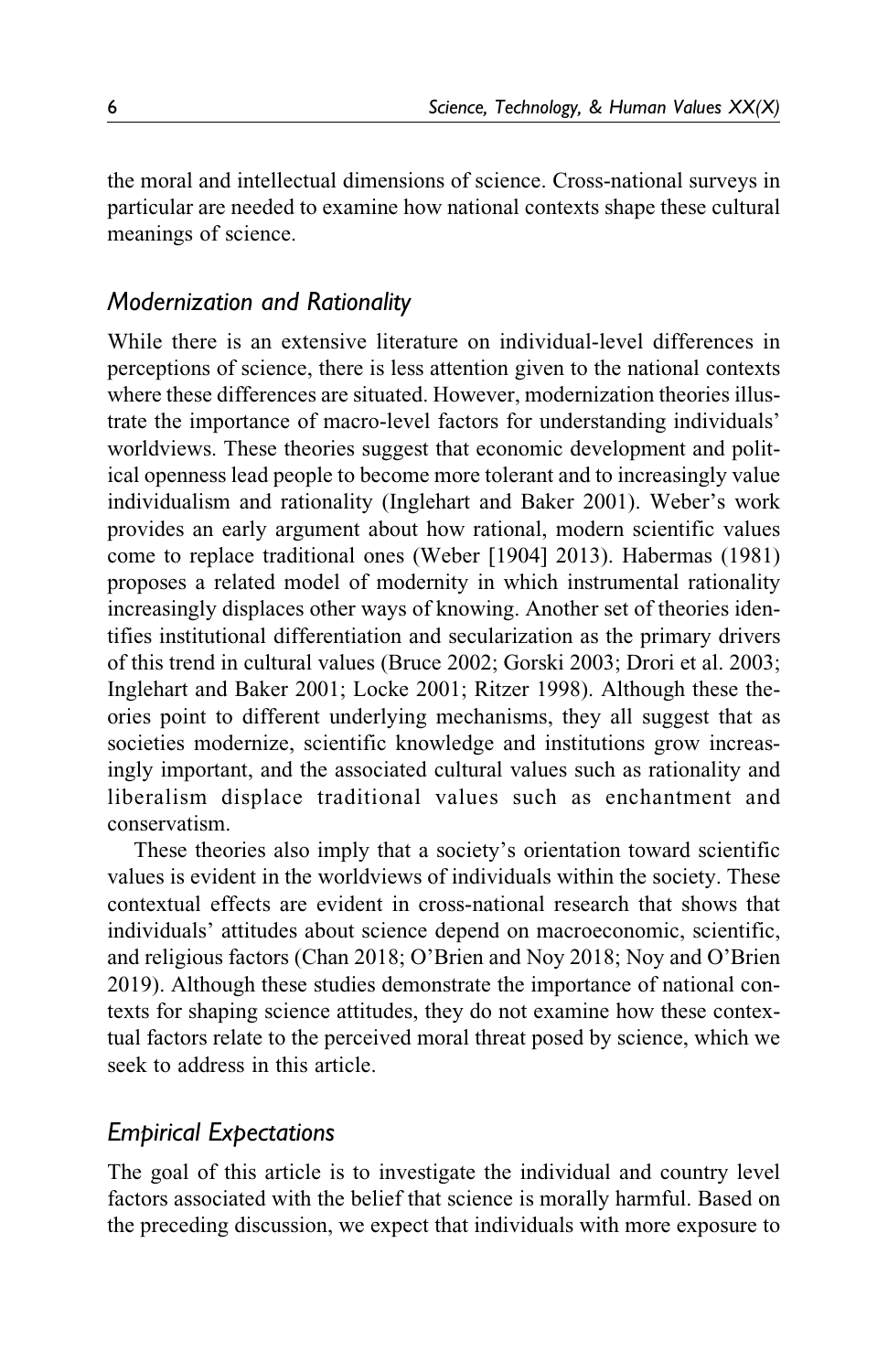scientific values through education will view science as less morally injurious compared to those with less education. We also anticipate that the belief that science threatens morality is relatively low in societies where science is relatively prominent.

Yet, the more deeply scientific authority is rooted in society, the more threatening it may seem to those on its margins, that is, those with little formal education. In societies where science is most conspicuous, people with little experience with science are most socially distant from a primary source of status and influence. In these societies, outgroup threat may amplify educational differences in moral outlooks on science, because of unusually negative views of science among those with little education. Furthermore, in societies where there is high social value on science, edu-cation systems may transmit pluralistic and relativistic values ([Terr](#page-27-0)én [2002\)](#page-27-0). This may mean that formal education is most effective at improving moral outlooks on science in these societies. In other words, in societies that prioritize scientific authority, the most educated people may be even more optimistic—and the least educated, even more pessimistic—about science than similarly educated people in societies where science is less important.

## **Data**

To examine the individual and contextual factors associated with moral opposition to science, we combine individual-level data from Wave 6 of the World Values Survey (WVS), which was fielded between 2010 and 2014, and country-level data from the World Development Indicators (WDI). In total, 89,565 individuals in sixty countries and regions completed surveys during this round of data collection. Country-level independent variables are not available for fifteen countries and regions.<sup>[1](#page-24-0)</sup> Three additional countries did not include necessary individual-level measures on the WVS questionnaire.<sup>[2](#page-24-0)</sup> Cases from these countries and regions are therefore excluded from the analysis. Additionally, 7.5 percent of cases are missing information on the dependent variable and 16.8 percent are missing infor-mation on one or more individual-level independent variables.<sup>[3](#page-24-0)</sup> These cases are also excluded from the analysis. In total, the results below come from our analyses of data from 52,548 individuals nested in forty-two countries.

WVS data are well-suited for our analysis for several reasons. First, they contain a unique measure of beliefs about the effects of science on a core moral value, which provides an unparalleled chance to observe moral outlooks on science globally. Second, the data come a broad range of countries, which provide ample variation in macro-level variables that we suspect are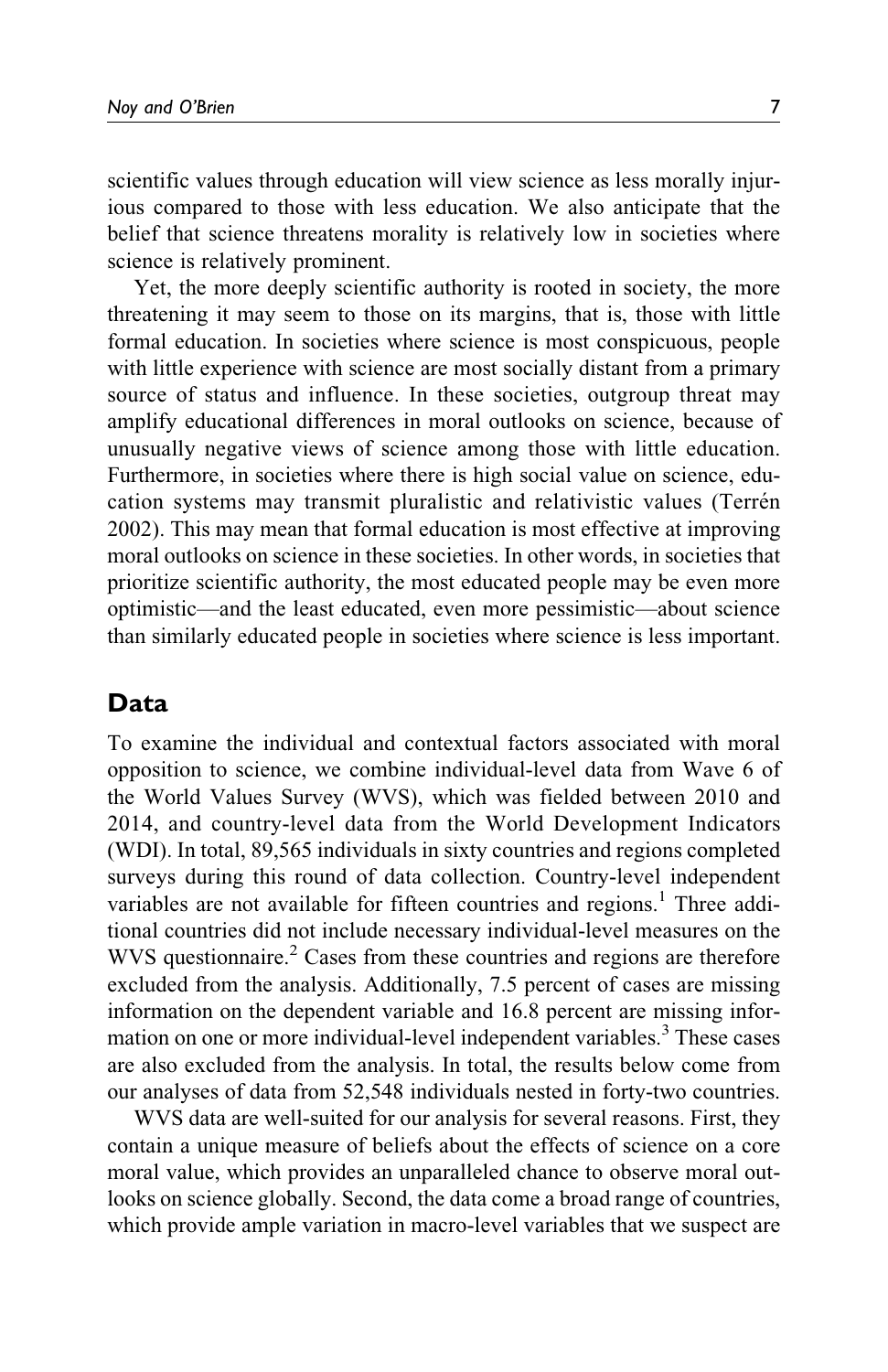important to how people perceive the effects of science on morality, in particular levels of scientific investment. Third, the large, nationally representative samples included in the WVS allow us to control for numerous confounding factors and allow us to draw generalizable, statistical conclusions about global patterns in beliefs related to the morality of science.

## *Dependent Variable*

Our dependent variable measures beliefs about the effects of science on morality. The survey question generating these data asks respondents to evaluate the statement "one of the bad effects of science is that it breaks down people's ideas of right and wrong." Responses are measured on a ten-point scale ranging from "completely disagree" (1) to "completely agree" (10).

Given the centrality of right and wrong to morality, we interpret higher scores on this item to indicate greater concern about and opposition to the negative effects of science on morality. We do not mean to suggest that this question measures active resistance to all aspects of science. Rather, we see it as an indicator of the moral consequences people associate with science. Our analysis differs from other studies of science attitudes, such as those interrogating whether science "causes more harm than good" or "makes our way of life change too fast," because we focus specifically on the moral values associated with science rather than more general measures of science valence or affect.

This item is only a partial measure of moral outlooks on science, and more fine-grained information on respondents' moral orientations would be ideal. Yet, this item is the best one available to examine science's normative meaning internationally. While our dependent variable focuses on a single dimension of morality, our analysis nonetheless advances research on this topic by testing recent theories of science attitudes using the best available data. If we find evidence that education and national scientific contexts relate to the belief that science breaks down people's understanding of right and wrong, then it would underscore the need for additional data and analyses on the moral meanings publics associate with science.

## *Independent Variables*

*Individual-level education.* Education is one of the primary vehicles for transmitting the cultural values associated with science ([Bourdieu 1984\)](#page-25-0). We therefore expect that it is associated with individuals' internalization of scientific values and the level of moral threat they associate with science.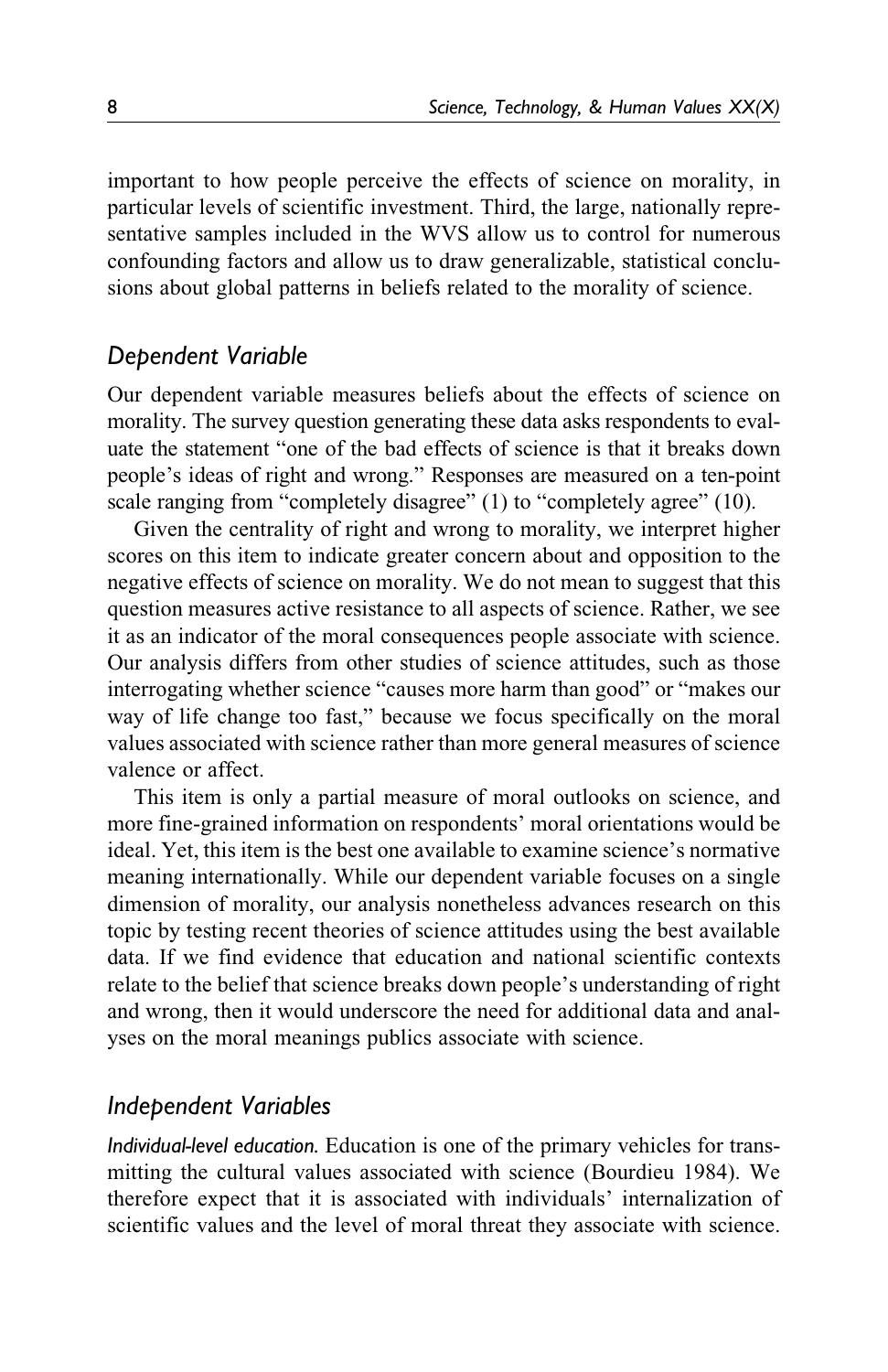We measure education using a six-category variable for highest level of schooling attained. Categories include (1) incomplete primary school, (2) complete primary school, (3) incomplete secondary school, (4) complete secondary school,  $(5)$  some tertiary education, and  $(6)$  tertiary degree.<sup>[4](#page-24-0)</sup>

Despite cross-national variation in the quality and content of education, this variable provides a standardized measure of education capable of supporting comparisons between countries with diverse education systems. Ideally, we would have more detailed measures of science classes or a test of scientific knowledge. Unfortunately, such a measure is not available. Although this is an important limitation of the data, it must be weighed alongside the advantages of WVS data for our purposes, namely, the unique measure of the perceived moral effects of science and the wide variety of country contexts represented in the sample.

*National scientific investment.* One of this article's main goals is to examine how macro-level scientific contexts relate to individuals' moral opposition to science. To gauge the centrality of science within a society, we examine national scientific investment, measured as the percentage of national gross domestic product (GDP) devoted to spending on research and development (R&D). The variable we use is from the WDI and includes "both capital and current expenditures in the four main sectors: Business enterprise, Government, Higher education and Private non-profit. R&D covers basic research, applied research, and experimental development."<sup>[5](#page-24-0)</sup>

R&D spending is a useful indicator of a nation's commitment to science much the way that defense or health care spending reflects a society's collective investment in those domains, though it does not account for differential distribution of these expenditures (e.g., across major cities versus rural areas). However, it provides an important first step to capture cross-national variation in investments in science. Presumably, the modern values associated with organized science such as rationality and liberalism are more prominent in countries with larger investments in science and technology.

*Individual-level controls.* Regression models include controls for several respondent characteristics related to perceptions of science. There is a substantial literature that suggests that religious people are more skeptical than the nonreligious of science, and that this varies cross-nationally ([Chan](#page-25-0) [2018;](#page-25-0) [O'Brien and Noy 2015](#page-27-0), [2018](#page-27-0)). We therefore control for respondents' religiosity in four ways. First, we control for religious traditions using binary variables indicating whether respondents are Catholic, Protestant,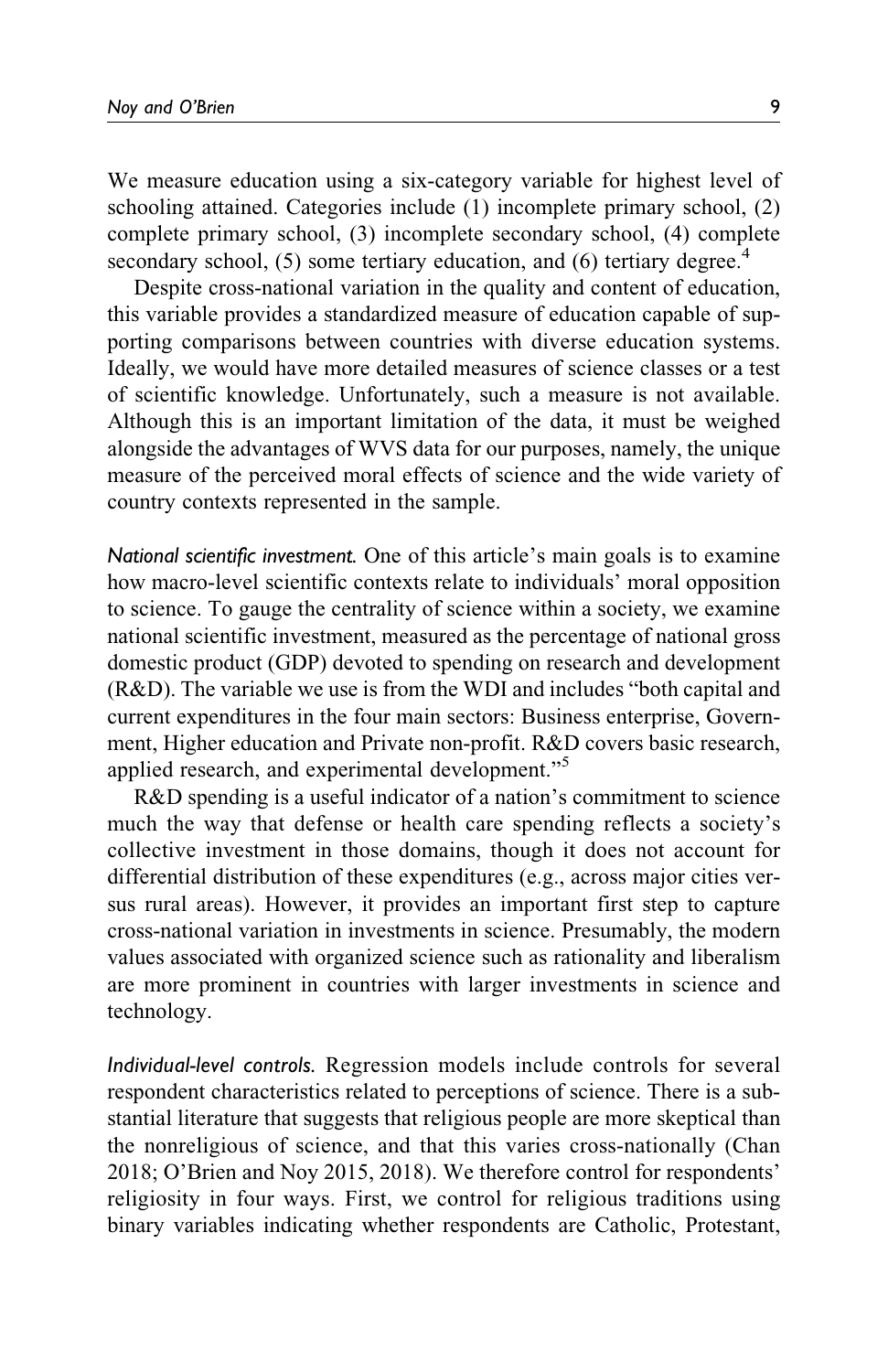Orthodox Christian, Jewish, Muslim, Buddhist, Hindu, another religion, or unaffiliated with organized religion. Second, we use a survey question that asked respondents how frequently they attend religious services from (1) never to (8) more than once a week. Our third measure asked respondents how frequently they pray ranging from (1) never or practically never to (8) several times a day. Fourth, we include a measure of religiosity that asked whether respondents consider themselves to be (1) an atheist, (2) not a religious person, or (3) a religious person. Additionally, we control for respondents' gender using a binary variable that equals one for female respondents. We measure age in years. We capture income using a measure that categorizes respondents' household income into deciles within each country, which facilitates cross-national comparisons.<sup>[6](#page-24-0)</sup>

*Country-level controls.* We also control for cross-national differences in religiosity, political culture, and economic development. Because the moral threat posed by science is often constructed in opposition to traditional religious values, we control for national levels of religiosity and religious traditions. We control for national religious tradition with data from the World Christian Database [\(Johnson and Grim 2019\)](#page-26-0). We use the mean level of religious service attendance in each country generated from the WVS to capture national religiosity. Including this control allows us to examine the relationship between moral opposition to science and rationalization net of secularization. In our sample, there is a moderate correlation between national scientific investment and national religious attendance  $(r = -.42)$ .

We measure political culture using the 2008 Freedom House ratings of political rights, which ranges from one to six. The item is coded so that higher scores indicate more rights. We measure economic development with a natural log transformation of GDP per capita, which was obtained from the WDI. Finally, since data collection by the WVS occurred over five years in this wave (2010-2014), we include a control variable for survey year. Descriptive statistics for the variables included in the analysis are presented in [Table 1.](#page-10-0)

## **Analytic Strategy**

Our data consist of individuals nested within countries. We therefore use hierarchical mixed-effects linear regressions to model moral concern about science cross-nationally ([Rabe-Hesketh and Skrondal 2008; Raudenbush](#page-27-0) [and Bryk 2002](#page-27-0)). In these models, intercept and slope coefficients are functions of country-level variables, which allow us to examine how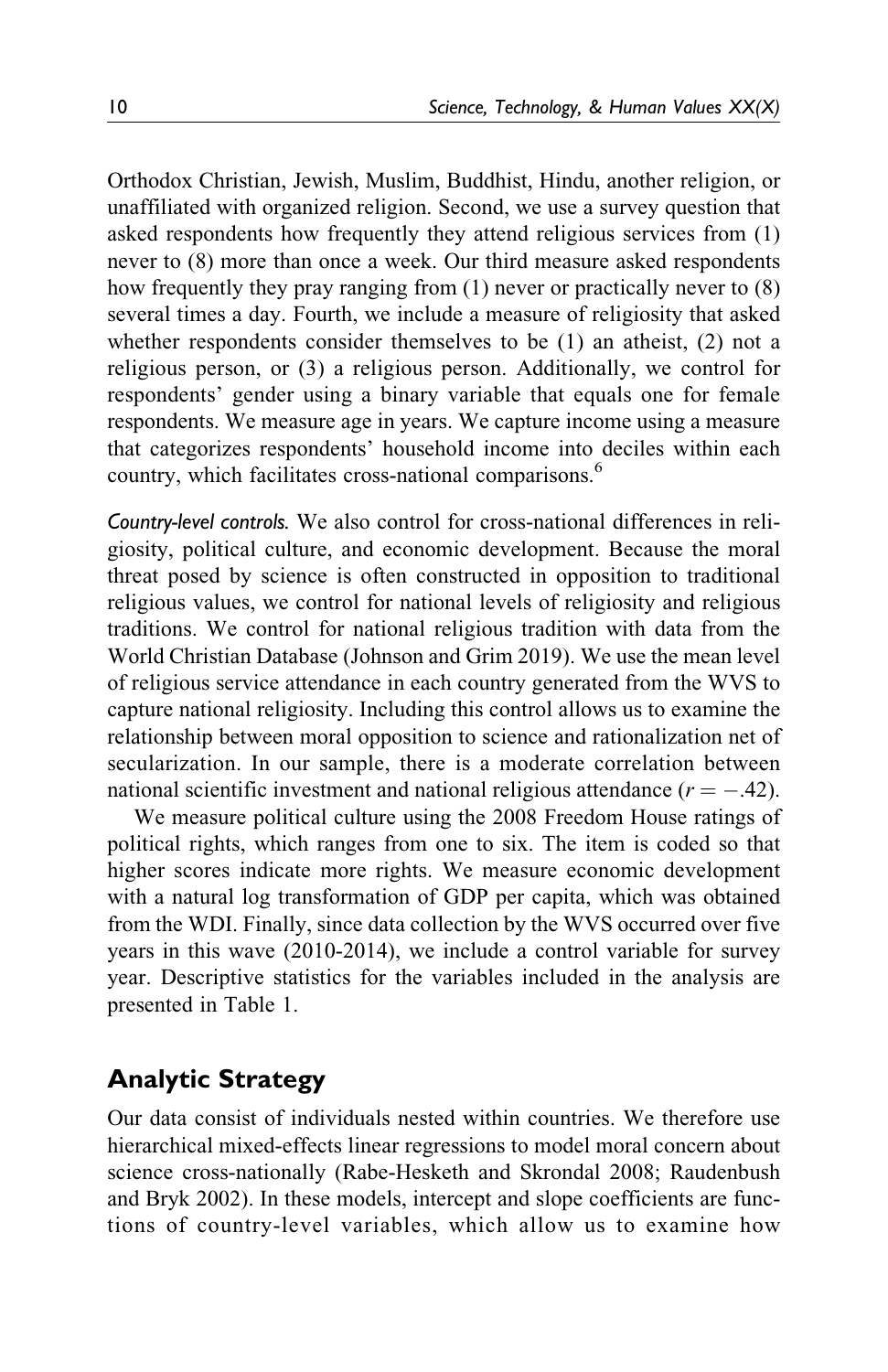|                                          | Mean/Proportion Std. Dev. |      | Min. | Max.  |
|------------------------------------------|---------------------------|------|------|-------|
| Individual-level variables               |                           |      |      |       |
| $(n = 52, 548)$                          |                           |      |      |       |
| Dependent variable                       |                           |      |      |       |
| Agreement that science                   | 5.34                      | 2.71 | 1.00 | 10.00 |
| breaks down people's ideas of            |                           |      |      |       |
| right and wrong                          |                           |      |      |       |
| Explanatory and control variables        |                           |      |      |       |
| Education (highest                       | 3.87                      | .4   | 1.00 | 6.00  |
| degree earned) <sup>a</sup>              |                           |      |      |       |
| Religious service attendance             | 4.49                      | 2.63 | 1.00 | 8.00  |
| (attendance at religious                 |                           |      |      |       |
| services) <sup>b</sup>                   |                           |      |      |       |
| Prayer frequency <sup>c</sup>            | 5.13                      | 2.71 | 1.00 | 8.00  |
| Self-identified religiosity <sup>d</sup> | 2.59                      | 0.61 | 1.00 | 3.00  |
| Female                                   | 0.51                      | 0.50 | 0.00 | 1.00  |
| Age (in decades)                         | 4.22                      | 1.65 | 1.6  | 9.9   |
| Household income                         | 4.92                      | 2.09 | 1.00 | 10.00 |
| Religious tradition                      |                           |      |      |       |
| Catholic                                 | 0.20                      | 0.40 | 0.00 | 1.00  |
| Protestant                               | 0.11                      | 0.32 | 0.00 | 1.00  |
| Orthodox                                 | 0.11                      | 0.31 | 0.00 | 1.00  |
| <b>lewish</b>                            | < 0.01                    | 0.05 | 0.00 | 1.00  |
| Muslim                                   | 0.20                      | 0.40 | 0.00 | 1.00  |
| <b>Buddhist</b>                          | 0.05                      | 0.22 | 0.00 | 1.00  |
| Hindu                                    | 0.05                      | 0.22 | 0.00 | 1.00  |
| Other                                    | 0.05                      | 0.22 | 0.00 | 1.00  |
| No religion (referent)                   | 0.22                      | 0.41 | 0.00 | 1.00  |
| Country-level variables $(n = 42)$       |                           |      |      |       |
| R&D expenditure (as a percent            | 1.04                      | 0.95 | 0.04 | 3.47  |
| of gross domestic product                |                           |      |      |       |
| [GDP])                                   |                           |      |      |       |
| Religiosity (average attendance          | 4.36                      | 1.35 | 1.84 | 7.23  |
| at religious services)                   |                           |      |      |       |
| Catholic nation (referent)               | 0.31                      | 0.47 | 0.00 | 1.00  |
| Protestant nation                        | 0.17                      | 0.38 | 0.00 | 1.00  |
| Orthodox nation                          | 0.14                      | 0.35 | 0.00 | 1.00  |
| Muslim nation                            | 0.24                      | 0.43 | 0.00 | 1.00  |
| <b>Buddhist nation</b>                   | 0.10                      | 0.30 | 0.00 | 1.00  |
| Other nation                             | 0.05                      | 0.22 | 0.00 | 1.00  |
| Political rights                         | 5.02                      | 2.05 | 1.00 | 7.00  |

<span id="page-10-0"></span>**Table 1.** Descriptive Statistics for Variables Included in the Analysis.

*(continued)*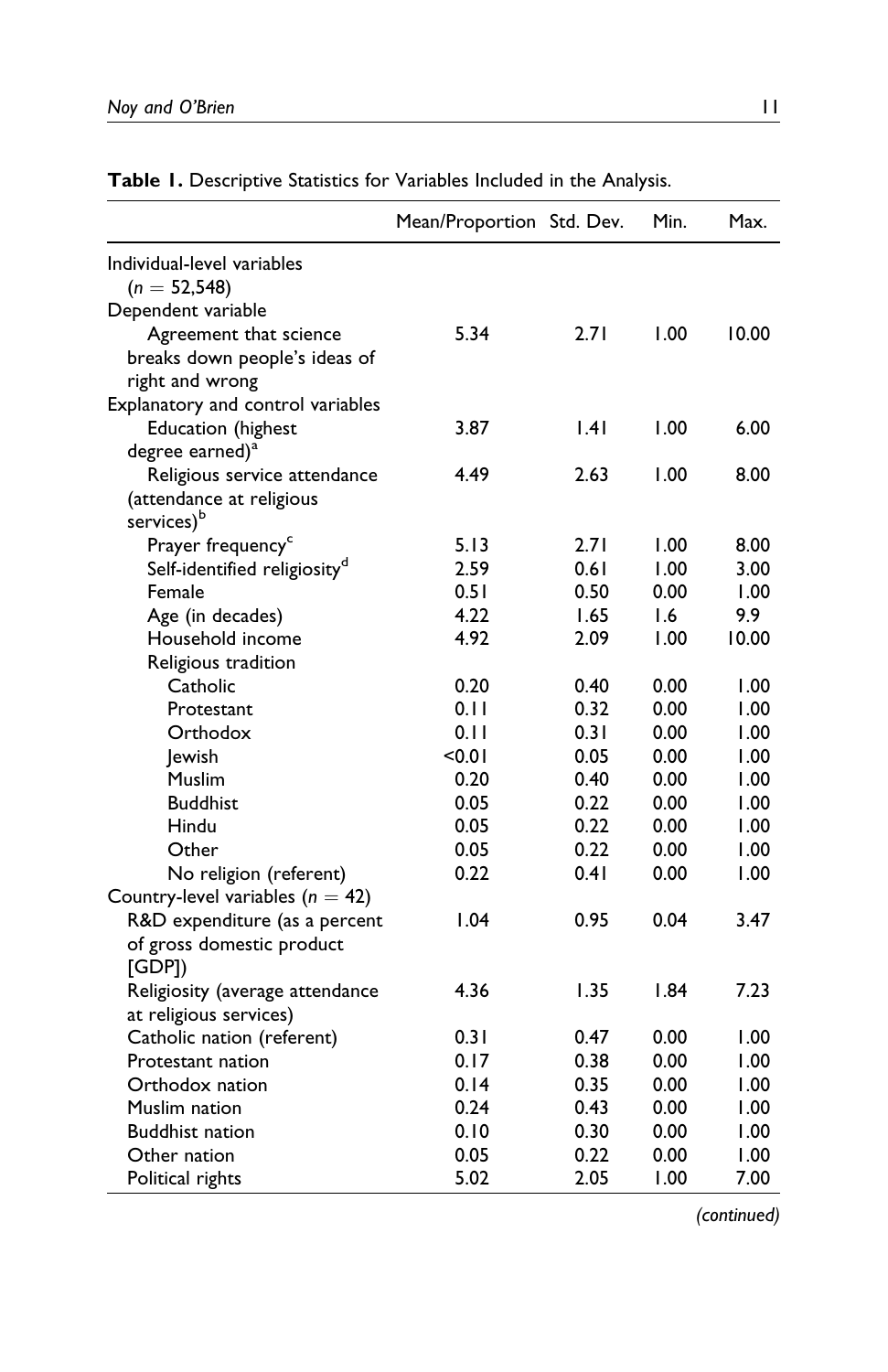|                               | Mean/Proportion Std. Dev. Min. |       |                 | Max.  |
|-------------------------------|--------------------------------|-------|-----------------|-------|
| GDP per capita (in thousands) | 16.65                          | 16.66 | 1.04            | 52.08 |
| Year                          | 2012.05                        | 1.08. | 2010.00 2014.00 |       |

**Table 1.** (continued)

*Source:* Wave 6 of the World Values Survey.

<sup>a</sup>Categories are "incomplete primary school," "complete primary school," "incomplete secondary school: technical/vocational or university preparatory type," "complete secondary school: technical/vocational or university preparatory type," "some university-level education, without degree," and "university-level education, with degree."

<sup>b</sup>Categories are "never," "less than once a year," "once a year," "only on special holy days," "once a month," "once a week," and "more than once a week."

<sup>c</sup>Categories are "never or practically never," "less often than once a year," "once a year," "only on special holy days," "only when attending religious services," "several times each week," "once a day," and "several times a day."

<sup>d</sup>Categories are "an atheist," "not a religious person," or "a religious person."

respondents' attitudes are shaped by both individual and national characteristics. The regression model (prior to the addition of cross-level interactions) is:

$$
y_{ij} = \beta_{00} + \beta_{10}educ_{ij} + \beta_{2}X_{ij} + \beta_{3}C_{j} + u_{1j}educ_{ij} + u_{0j} + \epsilon ij
$$

where is the level of agreement that science breaks down people's ideas of right in wrong for individual *i* in country *j*.  $\beta_{00}$  is an overall mean intercept and  $u_{0i}$  country-specific random intercept.  $\beta_{10}$ educ<sub>ij</sub> is the overall mean slope for education and  $u_{1j}$ educ<sub>ij</sub> represents the country-specific random slope for education. Finally, X represents individual-level independent variables, C are country-level independent variables, and  $\epsilon ij$  is an error term.<sup>[7](#page-25-0)</sup> Analyses were conducted using Stata version 16 software. To interpret regression results, we calculate predicted values and average marginal effects using Stata's margins command.

## **Results**

[Figure 1](#page-12-0) contains the mean level of concern about science's effects on morality in each country. The figure suggests that a substantial number of people in each country believe that science threatens understandings of right and wrong. However, there is also much cross-national variation in moral opposition to science, with mean scores ranging from 3.69 (of 10) in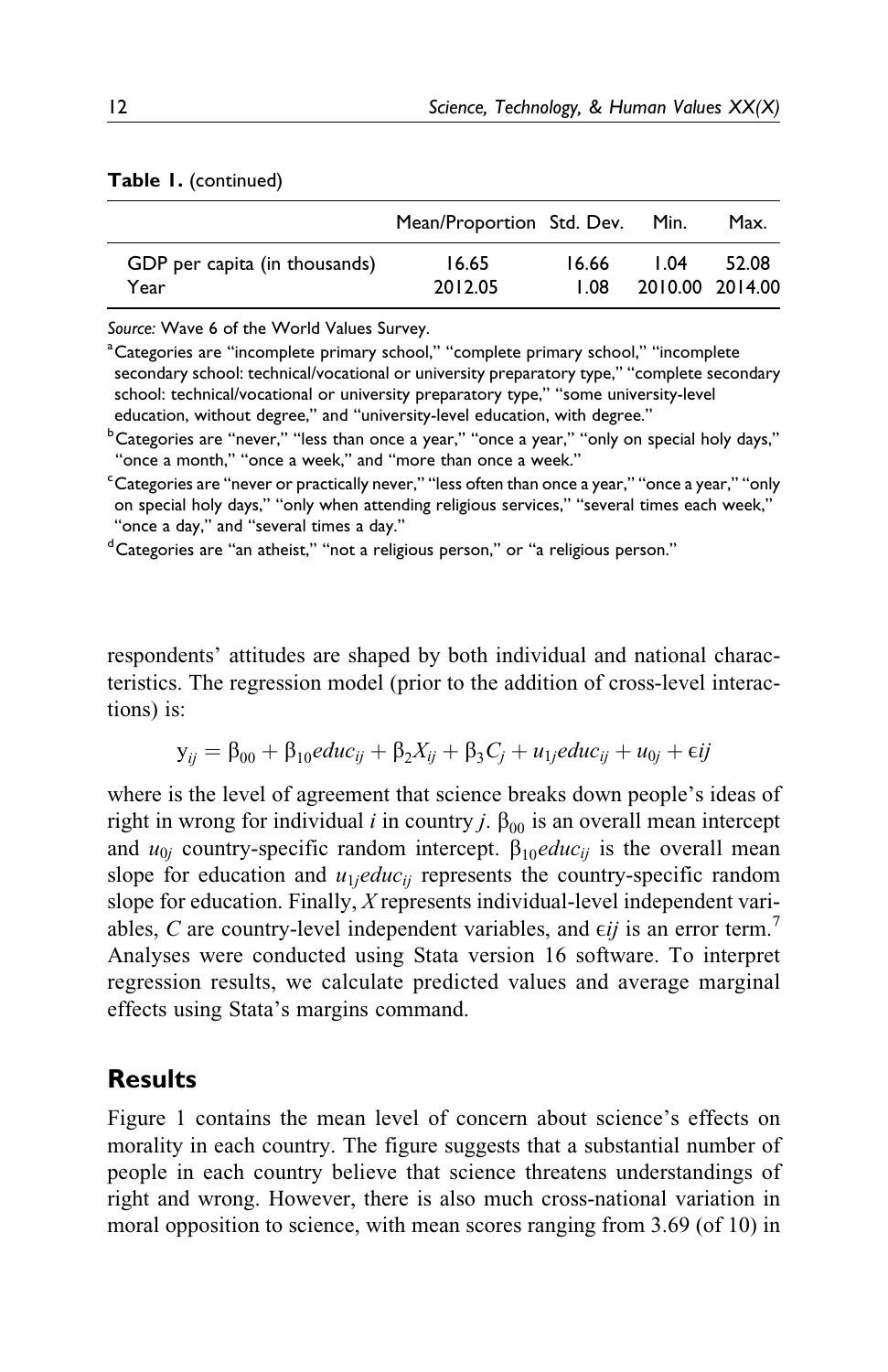<span id="page-12-0"></span>

**Figure 1.** Level of agreement  $(I =$  completely disagree,  $10 =$  completely agree) that science breaks down people's ideas of right and wrong. *Source:* World Values Survey;  $n = 52,548$  in forty-two countries.

Australia to 6.58 in South Africa. These differences provide initial evidence of the importance of country-level forces in shaping moral opposition to science. The intraclass correlation coefficient indicates that approximately 8.45 percent of the variance in beliefs about the moral consequences of science reflects differences between countries. Thus, although individuallevel differences account for much of the variation in these beliefs, country context also appears to play an important role.

To examine the individual- and country-level conditions associated with the belief that science threatens morality, we estimate multilevel regression models. Our analysis proceeds in three stages. First, we introduce the individual-level covariates detailed above (model 1). Then, we add variables that measure national characteristics, including R&D spending and religiosity (model 2). Third, we add cross-level interactions between national R&D spending and individual-level education (model 3). Results are presented in [Table 2.](#page-13-0)

Model 1 suggests that, as expected, higher levels of education are associated with less concern that science threatens morality. Several control variables are also associated with beliefs about science's moral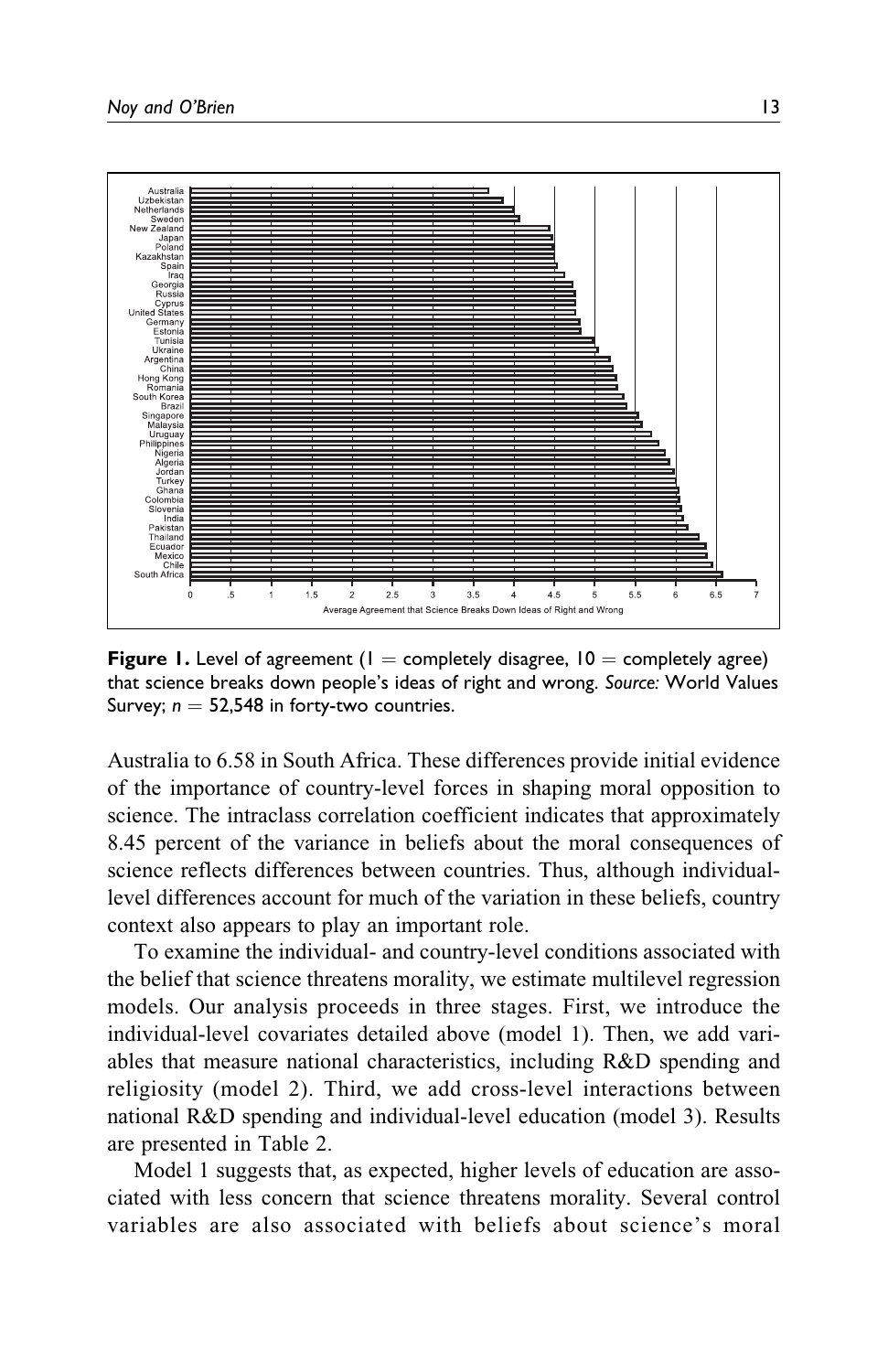|                             | Model I<br>Individual-level<br>Covariates | Model 2<br>$+$ Country-level<br>Covariates | Model 3<br>$+$ Cross-level<br>Interactions:<br>Education $\times$ R&D<br>Expenditures |
|-----------------------------|-------------------------------------------|--------------------------------------------|---------------------------------------------------------------------------------------|
| Individual-level variables  |                                           |                                            |                                                                                       |
| Education                   | –0.16***                                  | –0.16***                                   | $-0.09^{**}$                                                                          |
|                             | (0.03)                                    | (0.03)                                     | (0.03)                                                                                |
| Religious service           | $0.04***$                                 | $0.04***$                                  | $0.04***$                                                                             |
| attendance                  | (0.01)                                    | (0.01)                                     | (0.01)                                                                                |
| Prayer frequency            | $0.06***$                                 | $0.06***$                                  | $0.06***$                                                                             |
|                             | (0.01)                                    | (0.01)                                     | (0.01)                                                                                |
| Self-identified religiosity | $0.16***$                                 | $0.16***$                                  | $0.16***$                                                                             |
|                             | (0.03)                                    | (0.03)                                     | (0.03)                                                                                |
| Female                      | $0.07**$                                  | $0.07**$                                   | $0.07**$                                                                              |
|                             | (0.02)                                    | (0.02)                                     | (0.02)                                                                                |
| Age                         | $-0.12***$                                | $-0.12***$                                 | $-0.12***$                                                                            |
|                             | (0.04)                                    | (0.04)                                     | (0.04)                                                                                |
| Age-squared                 | $0.01*$                                   | $0.01*$                                    | $0.01*$                                                                               |
|                             | (0.00)                                    | (0.00)                                     | (0.00)                                                                                |
| Income                      | $0.03***$                                 | $0.03***$                                  | $0.03***$                                                                             |
|                             | (0.01)                                    | (0.01)                                     | (0.01)                                                                                |
| Catholic <sup>a</sup>       | $0.20***$                                 | $0.20***$                                  | $0.20***$                                                                             |
|                             | (0.05)                                    | (0.05)                                     | (0.05)                                                                                |
| Protestant <sup>a</sup>     | $0.20***$                                 | $0.20***$                                  | $0.20***$                                                                             |
|                             | (0.05)                                    | (0.05)                                     | (0.05)                                                                                |
| Orthodox <sup>a</sup>       | $0.38***$                                 | $0.39***$                                  | $0.39***$                                                                             |
|                             | (0.07)                                    | (0.07)                                     | (0.07)                                                                                |
| Jewish <sup>a</sup>         | $-0.45*$                                  | $-0.45^{\dagger}$                          | $-0.45^{\dagger}$                                                                     |
|                             | (0.23)                                    | (0.23)                                     | (0.23)                                                                                |
| Muslim <sup>a</sup>         | $0.32***$                                 | $0.35***$                                  | $0.35***$                                                                             |
|                             | (0.06)                                    | (0.06)                                     | (0.06)                                                                                |
| <b>Buddhist<sup>a</sup></b> | 0                                         | $-0.01$                                    | $-0.01$                                                                               |
|                             | (0.08)                                    | (0.08)                                     | (0.08)                                                                                |
| Hindu <sup>a</sup>          | $0.45***$                                 | $0.45***$                                  | $0.45***$                                                                             |
|                             | (0.10)                                    | (0.10)                                     | (0.10)                                                                                |
| Other religious             | $0.33***$                                 | $0.33***$                                  | $0.33***$                                                                             |
| tradition <sup>a</sup>      | (0.06)                                    | (0.06)                                     | (0.06)                                                                                |
| Country-level variables     |                                           |                                            |                                                                                       |
| R&D expenditures            |                                           | 0.16                                       | $0.39*$                                                                               |
|                             |                                           | (0.15)                                     | (0.17)                                                                                |

<span id="page-13-0"></span>**Table 2.** Mixed Effects Regressions of Attitudes about the Morality of Science on Covariates.

*(continued)*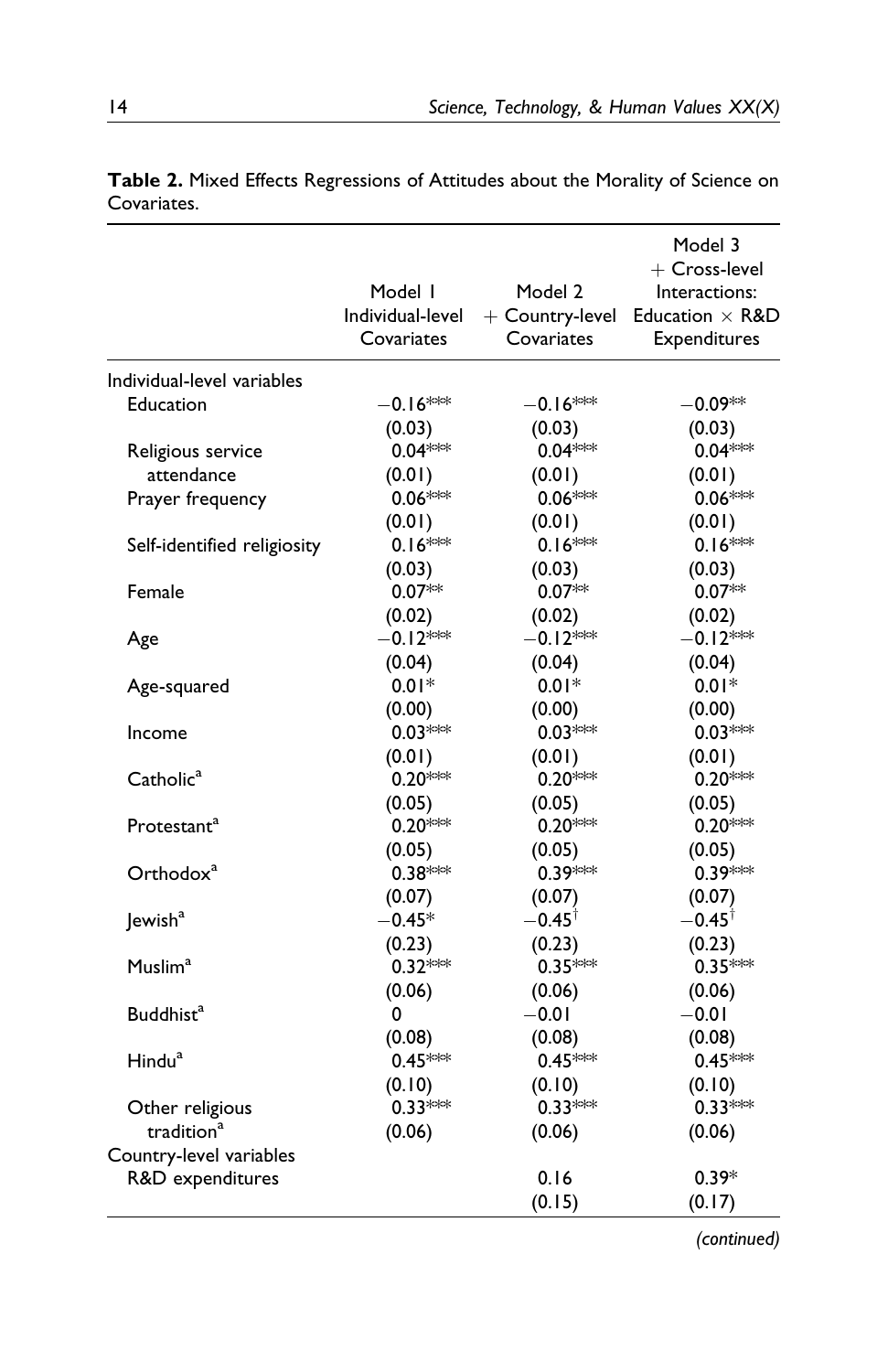## **Table 2.** (continued)

|                                    | Model I<br>Individual-level<br>Covariates | Model 2<br>$+$ Country-level<br>Covariates | Model 3<br>$+$ Cross-level<br>Interactions:<br>Education $\times$ R&D<br><b>Expenditures</b> |
|------------------------------------|-------------------------------------------|--------------------------------------------|----------------------------------------------------------------------------------------------|
| Protestant nation <sup>a</sup>     |                                           | $-0.01$                                    | < 0.01                                                                                       |
|                                    |                                           | (0.26)                                     | (0.26)                                                                                       |
| Muslim nation <sup>a</sup>         |                                           | $-0.57^{\dagger}$                          | $-0.57$ <sup>†</sup>                                                                         |
|                                    |                                           | (0.30)                                     | (0.30)                                                                                       |
| Orthodox nation <sup>a</sup>       |                                           | $-0.58*$                                   | $-0.58*$                                                                                     |
|                                    |                                           | (0.26)                                     | (0.26)                                                                                       |
| Buddhist nation <sup>a</sup>       |                                           | $0.65^{\dagger}$                           | $0.65^{\dagger}$                                                                             |
|                                    |                                           | (0.36)                                     | (0.36)                                                                                       |
| Other religion nation <sup>a</sup> |                                           | $-0.07$                                    | $-0.08$                                                                                      |
|                                    |                                           | (0.43)                                     | (0.43)                                                                                       |
| National mean religious            |                                           | 0.04                                       | 0.04                                                                                         |
| service attendance                 |                                           | (0.08)                                     | (0.08)                                                                                       |
| Political rights                   |                                           | 0.06                                       | 0.06                                                                                         |
|                                    |                                           | (0.07)                                     | (0.07)                                                                                       |
| Gross domestic product             |                                           | $-0.03**$                                  | $-0.03**$                                                                                    |
| per capita                         |                                           | (0.01)                                     | (0.01)                                                                                       |
| Cross-level interaction            |                                           |                                            |                                                                                              |
| Education (L1) $\times$            |                                           |                                            | $-0.06**$                                                                                    |
| Country-level                      |                                           |                                            | (0.02)                                                                                       |
| scientific activity (L2)           |                                           |                                            |                                                                                              |
| Year                               | 0.07                                      | 0.06                                       | 0.06                                                                                         |
|                                    | (0.09)                                    | (0.09)                                     | (0.09)                                                                                       |
| Constant                           | $-128.66$                                 | $-108.99$                                  | $-106.64$                                                                                    |
| Country variance                   | $0.55*$                                   | $0.52*$                                    | $0.47*$                                                                                      |
|                                    | (0.07)                                    | (0.08)                                     | (0.07)                                                                                       |
| <b>Education variance</b>          | $0.02***$                                 | $0.02***$                                  | $0.02***$                                                                                    |
|                                    | (50.01)                                   | (50.01)                                    | (50.01)                                                                                      |
| Log likelihood                     | $-124,041$                                | $-124,031$                                 | $-124,028$                                                                                   |

*(continued)*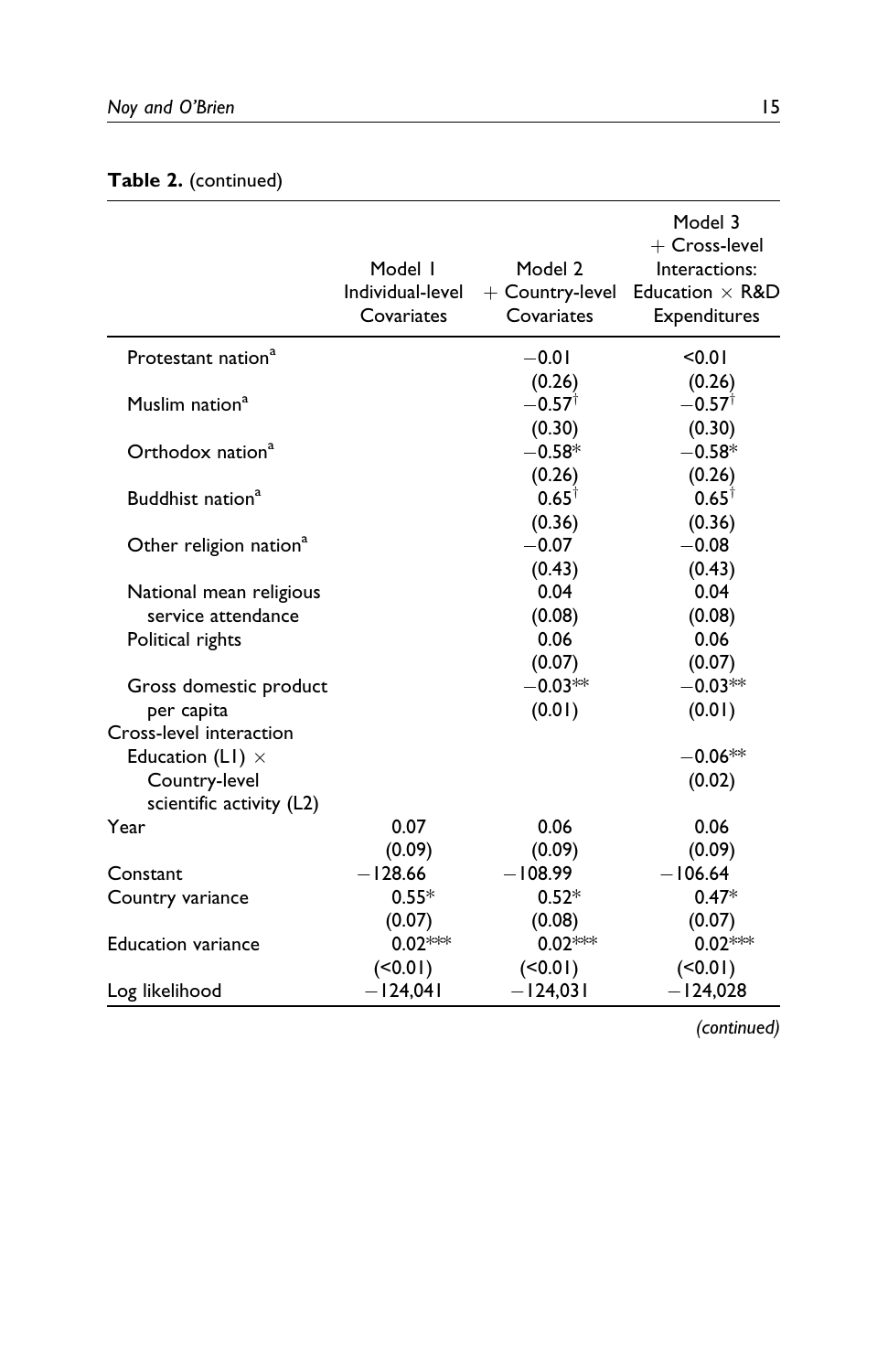consequences. For example, individuals who attend religious services more frequently report that science is more morally harmful. Furthermore, compared to those who are unaffiliated with organized religion, Catholics, Protestants, Orthodox Christians, Muslims, Hindus, and those belonging to other religious traditions each report that science is more morally damaging. In contrast, Jews report less moral opposition to science compared to those who do no affiliate with organized religion. Additionally, women believe that science is more morally injurious than men do, which is consistent other research on gender differences in perceptions of science. Surprisingly, higher levels of income are associated with worse views of science although this relationship is only statistically significant after controlling for education. Finally, the coefficients for age and age squared suggest that age has a curvilinear relationship with the belief that science has negative effects on morality, which is lowest among the middle-aged.

Model 2 adds country-level variables. Notably, individual-level education remains associated with less concern about the moral effects of science, net of differences among countries. To illustrate the negative relationship between education and moral opposition to science, [Figure 2](#page-16-0) presents predicted values of attitudes about science's moral effects at each educational level when other covariates are at their mean values. For respondents with the least education, the predicted level of moral opposition to science is 5.82 (on a ten-point scale). For respondents with the most education, predicted moral opposition to science declines 14 percent, to 5.02. This difference is striking given the controls for several country- and individual-level predictors, including religiosity, gender, income, national religious tradition, and national economic development. Further, while the scale ranges, in theory, from 1 to 10, the highest national average is below 7, suggesting that this is a considerable change in these data.

Model 2 also suggests that several national-level variables have significant effects on the model. For example, there is less concern about the effects of science on morality in Orthodox Christian nations and more in Buddhist nations compared to Catholic ones. And, the perception that science threatens morality is less severe in more economically developed countries compared to less economically developed ones, all else equal. Notably, the effect of R&D spending is not statistically significant in Model 2. In other words, macro-level scientific context is not related to the belief that science threatens traditional values, net of other individual and country factors. However, although scientific investment does not have a significant average effect across countries, there is reason to believe that it may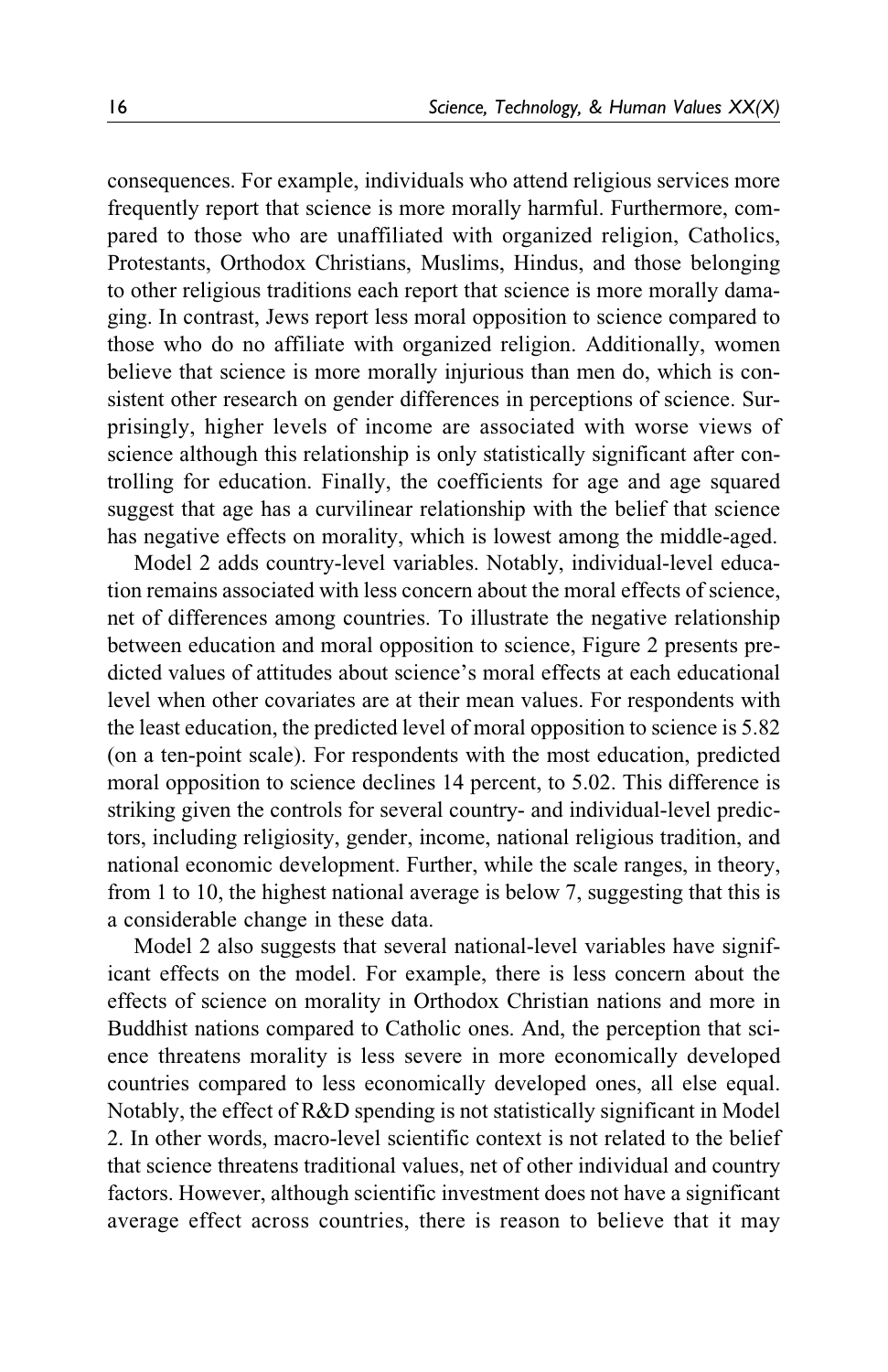<span id="page-16-0"></span>

**Figure 2.** The effect of individual-level education on predicted agreement that science breaks down people's ideas of right and wrong. Graph contains the predicted values with 95 percent confidence intervals of agreement that science breaks down peoples' ideas of right and wrong, adjusted for respondent and country-level characteristics. Predictions are based on model 2 in [Table 2](#page-13-0). Data are from wave 6 of the WVS  $(n = 52,548)$  in forty-two countries).

moderate the effect of education on moral opposition to science. We test this contention in Model 3.

Model 3 includes a cross-level interaction between individual-level education and country-level scientific investment. The significant negative interaction coefficient suggests that the negative link between education and concern about the effects of science on morality is amplified in countries that invest the most in science and attenuated in countries that invest the least. To illustrate this pattern, [Figure 3](#page-17-0) graphs the differences in predicted moral opposition to science between the most and least educated groups in three different country contexts. While the education difference is statistically significant in each context ( $p < .01$ ), it is more than twice as large in societies with the most scientific investment compared to those with the least (i.e., countries at the 90th and 10th percentiles of R&D spending). A difference-in-difference test (not shown) indicates that educational differences are significantly larger in high R&D countries than in low ones  $(p < .01)$ . Moreover, predicted values (not shown) reveal that the large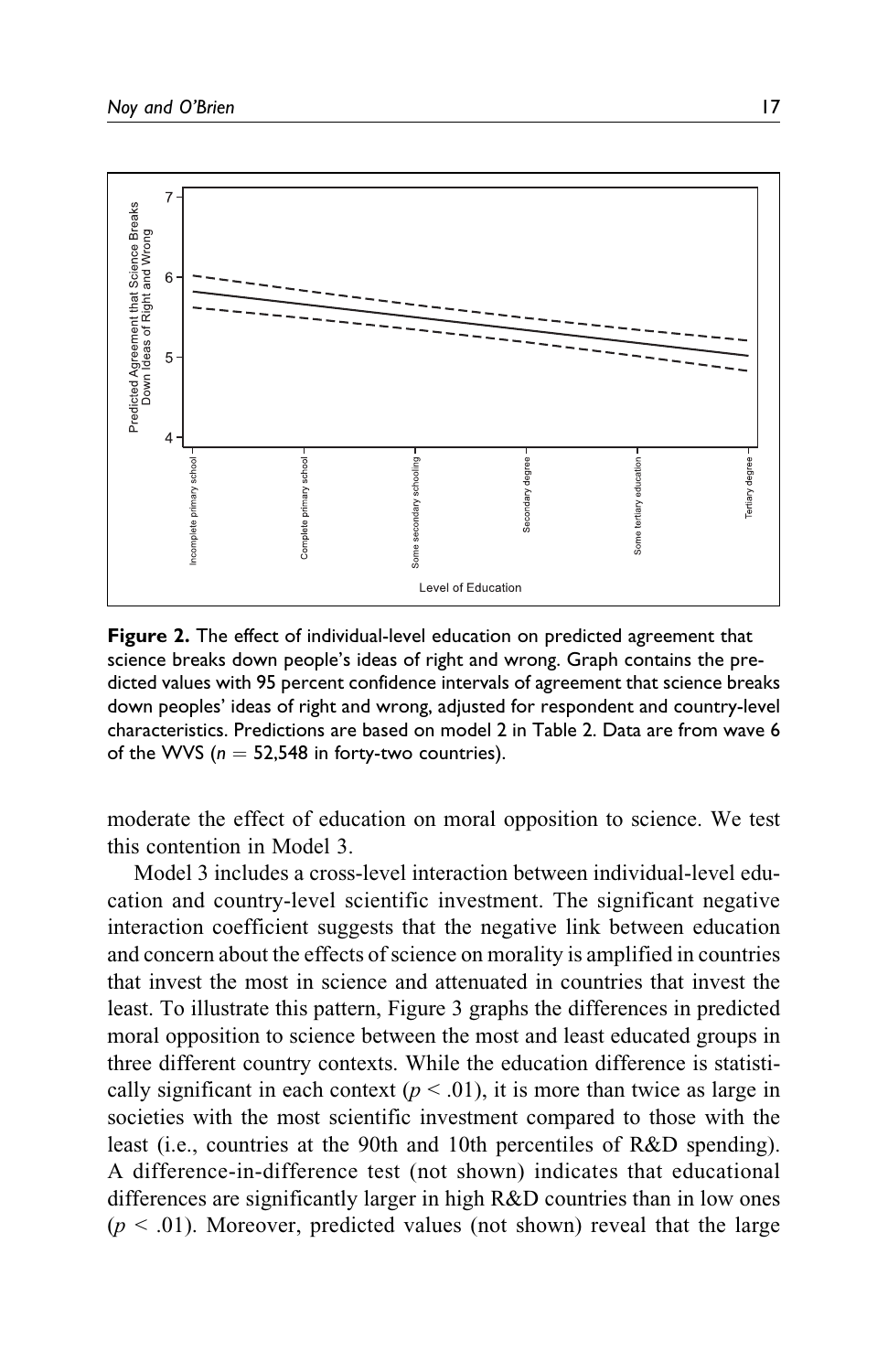<span id="page-17-0"></span>

**Figure 3.** Marginal differences in predicted agreement that science breaks down people's ideas of right and wrong adjusted for individual- and country-level characteristics. Graph contains marginal differences in predicted values with 95 percent confidence intervals of agreeing that science breaks down people's ideas of right and wrong for high versus low education where high and low levels of education refer to individuals with a tertiary degree and those that have not completed primary school. Results presented for countries at the 90th, 50th, and 10th percentiles of the average country expenditures on research and development (R&D) as a percent of gross domestic product (GDP). Education differences within each type of country are statistically significant at the .05 level. Predictions based on model 3 in [Table 2](#page-13-0). Data are from wave 6 of the World Values Survey ( $n = 52,548$  in forty-two countries).

education effect in high R&D countries is driven by unusually negative views of science among people with little education, not by unusually positive views of science among highly educated people. In other words, people with little education in high R&D countries report worse views of science compared to their educational peers in mid- and low-R&D countries. Instead, there is little difference in the moral outlooks on science between highly educated people in high R&D countries compared to mid- and low-R&D countries. Altogether, these findings indicate that while national scientific context does not have an average effect on moral opposition to science, it moderates the effects of individuals' education on these attitudes.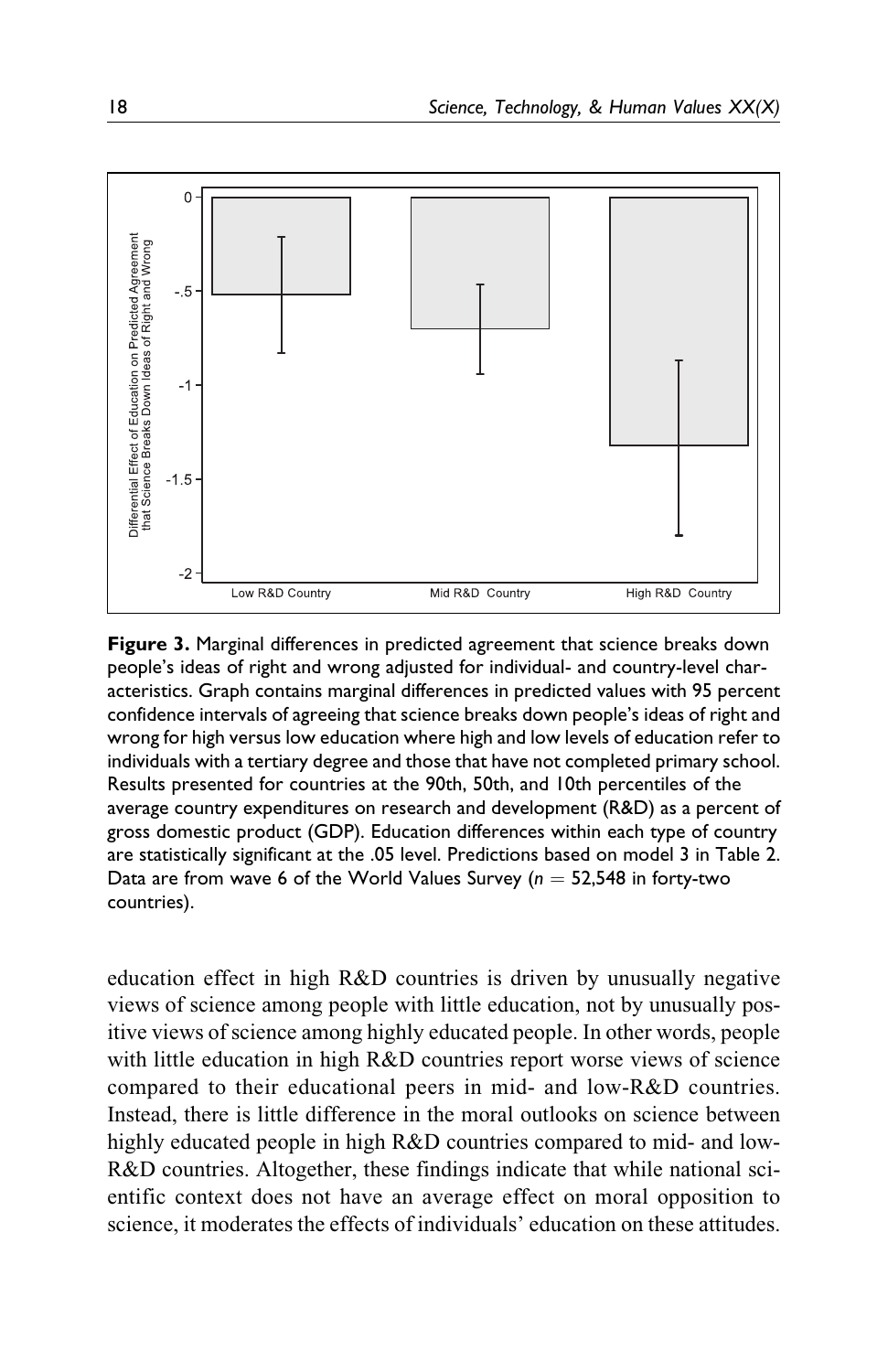Overall, our results indicate that there is a negative relationship between education and the belief that science breaks down people's understanding of right and wrong. However, there is considerable variation between countries in the strength of this relationship. Specifically, the extent to which education reduces moral concern about science is significantly and substantially greater in countries that invest the most in science compared to those that invest the least. Importantly, these patterns are robust to controls for numerous individual- and country-level differences. Altogether, these results are consistent with the theoretical account developed in this article, which suggests that the education system transmits the cultural values of science and thereby reduces the belief that science undermines morality. However, the more deeply engrained science is in society, the more deeply it disaffects those with the least access to its status and influence. Consequently, in societies with the largest investments in science, people with the least education are most concerned about its moral consequences.

## **Conclusion**

Reducing opposition to science has taken on new importance in light of ongoing public health and environmental crises. Recent studies suggest that much of the contemporary skepticism of science is rooted in the belief that it undermines traditional values. In this article, we have developed a framework for understanding moral opposition to science as an outcome of individual and societal-level processes. Our analysis suggests that education is a key medium for disseminating and reproducing values that are amenable to science at the individual level. However, this relationship is conditioned by macro-level forces related to rationalization.

One of this article's most important contributions is the finding that education is associated with less concern about the moral repercussions of science across countries. That is, more educated people are less likely to believe that science breaks down people's understanding of right and wrong. Notably, the education differences we find exist independently of differences in household income, which suggests that experience with the education system net of economic standing drives these differences. However, the relationship is significantly and substantially stronger in countries that invest the most in science compared to those that invest the least. The patterns cannot be attributed to other macro-level political, economic, and religious forces associated cross-national differences in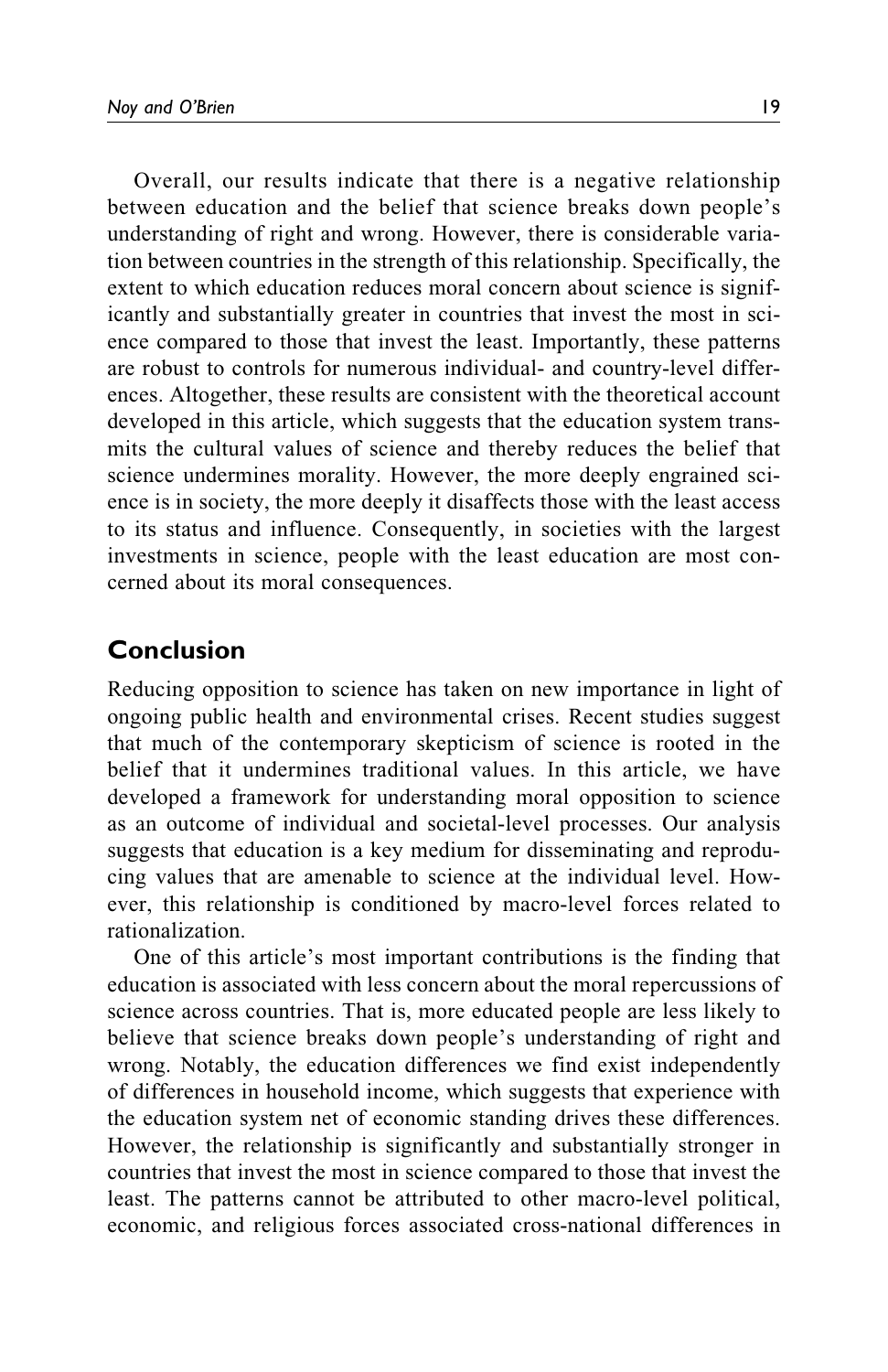public opinion about science. We see this as evidence of the unique importance of scientific contexts in shaping the reach of scientific authority in society.

While the correlation between education and science attitudes is well known, past studies often attributed the relationship to the understanding of science gained through education. Only recently have social scientists begun to conceptualize science's moral dimensions, and our study examines these issues on a global scale. This article provides evidence that people in countries around the world believe that science undermines people's conceptions of right and wrong. Our results also suggest that education tempers this belief about science regardless of country context.

Sociologists have long known that education systems transmit social and cultural in addition to human capital. One of the cultural preferences reproduced in this process is an affinity toward modern, rational values. Education is therefore a critical marker of cultural distinction, because it shapes tastes for scientific authority. Put simply, the norms and values of science are internalized through formal education, making it likely that individuals will increasingly prefer scientific authority to other forms of cultural authority as they advance through their educational career. The moral consequences of science may therefore seem most benign to those with the most experience in the education system. In contrast, those with less education have greater social distance from science, making scientific institutions and actors a seemingly greater cultural threat. Moreover, our findings suggest that prior evidence of a positive correlation between education and science attitudes may reflect the enculturation of scientific values in addition to the accumulation of scientific knowledge.

Equally important, we found that national scientific contexts affect the link between education and moral outlooks on science. Specifically, the difference in attitudes between the most and least educated groups is, on average, two to three times larger in the nations that invest the most in science compared to those that invest the least. We suspect that this is because education is a more important site of cultural conflict in highly scientific countries. In these contexts, the salience of scientific values may strengthen outgroup opposition to science, because its threat to alternative value systems may seem most acute. Moral concern about science among the least educated is therefore greatest in these places. In societies where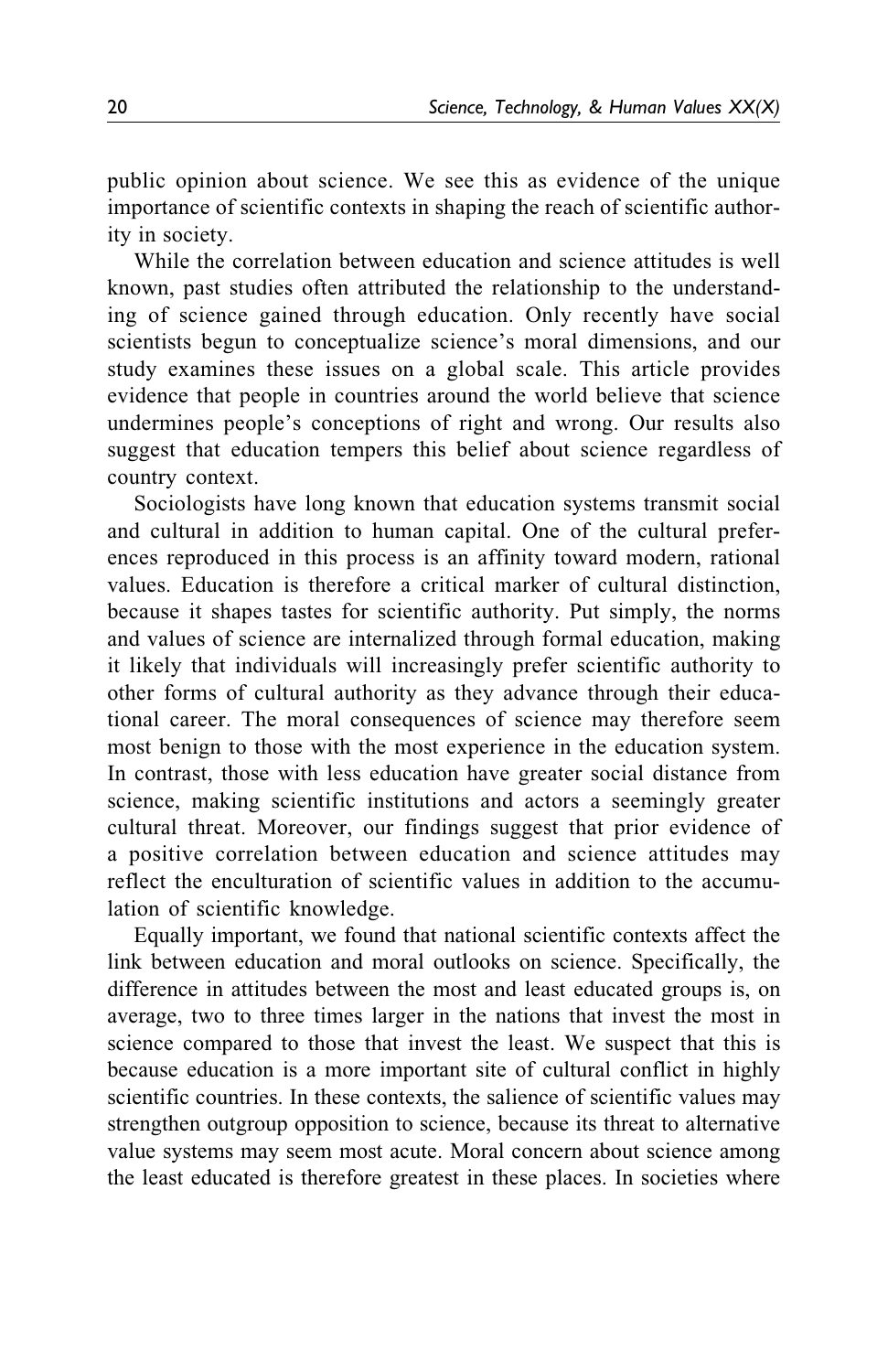science is more marginal, it is less threatening to other values systems. While education may demarcate preferences for scientific authority in these contexts as well, science's diminished cultural status may render it less hostile to alternative normative frameworks. Existing quantitative studies provide valuable insight about the foundations of scientific authority within-countries and qualitative case studies have examined particular technologies and scientific domains ([Zarhin et al. 2019](#page-28-0)). Our results illustrate the importance of national scientific investment for contextualizing these relationships.

Our findings also extend research and theory on public perceptions of science. Traditionally, many studies of views of science in society assumed that publics interpret science as a source of knowledge about the natural world. This assumption reflected the literature's scrutiny of science literacy. The outcome variable we examine instead measures how people think about science vis-à-vis morality. This conceptualization of science is consistent with recent advances in social scientific work on the intersections of science, religion, and politics ([Evans 2018\)](#page-25-0). There is mounting evidence that opposition to science among religious and political conservatives reflects normative conflict with scientists ([Evans 2014,](#page-25-0) [2018](#page-25-0)). The results of this paper further suggest that publics attribute a normative outlook to science, which filters the public's acceptance of scientific authority.

These patterns suggest at least two ways that public opposition to science can be reduced. One option is to widen the transmission of scientific values by increasing the share of the public with high levels of education. However, social and geographic inequalities in access to education, especially higher education, may intensify the cultural divide associated with educational attainment. Indeed, some have criticized formal education as currently practiced as culturally insensitive and neocolonial [\(Ryan 2008\)](#page-27-0). A second option is to change the cultural meaning attached to science. The current association between science and liberal values is a recent historical development ([Shermer 2013\)](#page-27-0) and not an essential quality of science. However, political and religious conflict with science during the past several decades have likely fueled the perception that the modern cultural values of science and scientists threaten traditional lifestyles [\(Evans 2018](#page-25-0)). Decoupling science from this liberal sociopolitical worldview would be a slow and difficult process, but it is likely the more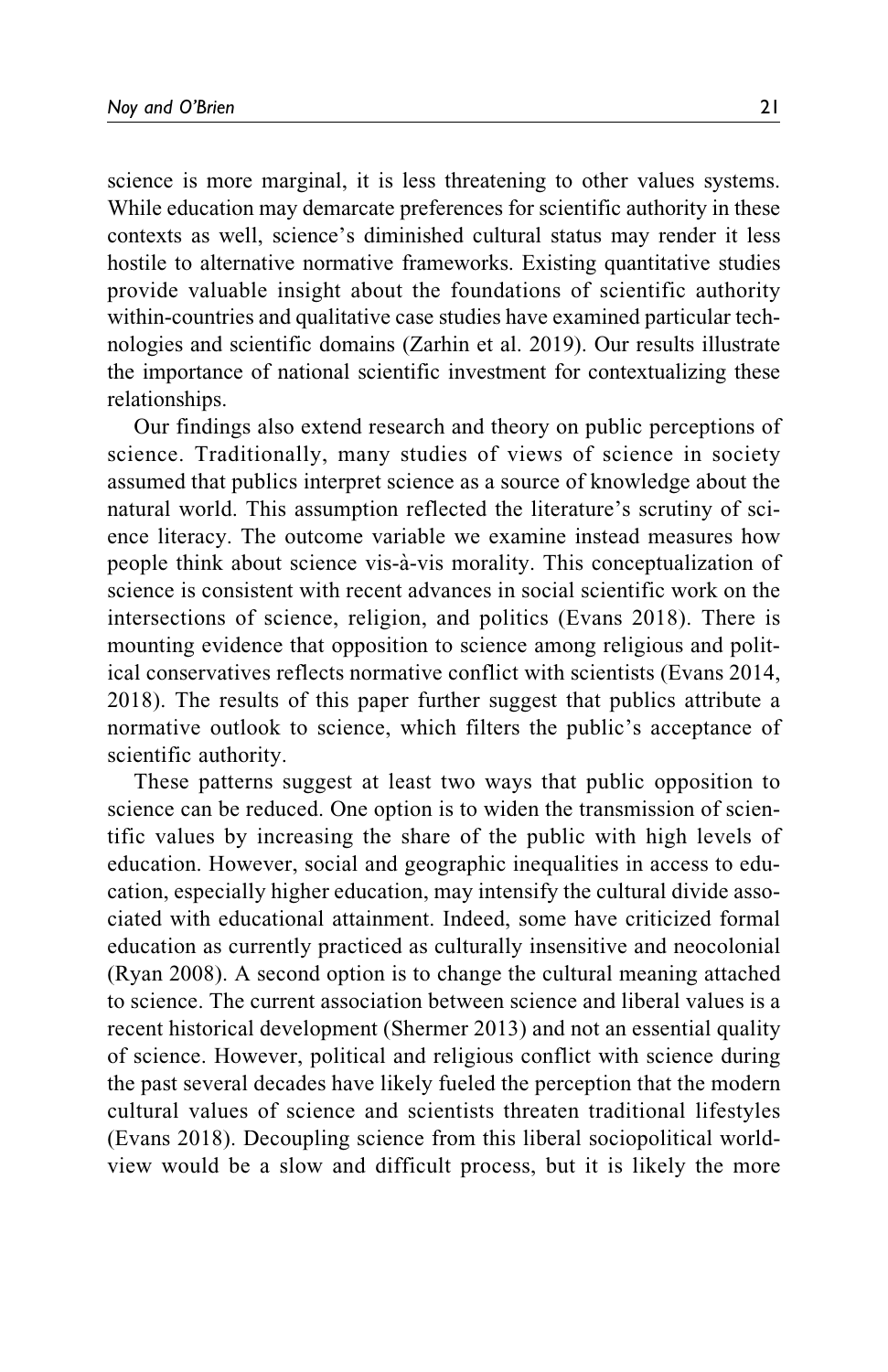effective strategy to reducing public opposition to science and making science education more inclusive.

To sum up, we argue that the association of education with reduced concern about science's effects of morality indicates that perceptions of science are grounded in cultural values rather than accumulations of knowledge, and that educational differences are most pronounced in societies where science is most prominent because its cultural eminence threatens other sources of cultural authority. This supposition, pointing to the capital and values rather than only information associated with science as significant, is bolstered by studies that do not show an effect of natural science major in college, as compared with other majors on reduced religiosity—a key source of traditional values often framed as competing with scientific approaches ([Uecker and Longest 2017](#page-27-0); [Schei](#page-27-0)[tle 2011](#page-27-0)). That is, if it was content alone, we might expect that exposure to natural science curricula would be more closely associated with a disavowal of traditional (in this case religious) values as compared with other majors.

Cross-national variation in the association between education and moral opposition to science suggests that in more rationalized societies, education distinguishes perceptions of science more strongly than in societies with less scientific activity. However, our conclusions are limited by the available measures and data. One important task for future researchers will be to examine other aspects of morality associated with science. While the distinction between right and wrong is a fundamental dimension of morality, further investigation is needed into other values that publics attribute to science and scientists. Additionally, while the international survey we analyzed is well-suited to support general conclusions about statistical associations, within-country or small-N studies are needed to clarify the processes of how contextualand individual-level factors interactively steer beliefs about science in society. Such work can help clarify the mechanisms behind the statistical patterns we observed in this article.

Our analysis provides a valuable step forward in understanding moral outlooks related to science and shows that education is an important as a predictor of these beliefs in societies where science is most salient. Although further research is needed for a more complete understanding of the mechanisms behind these associations, this article lays an important foundation by demonstrating the empirical linkages between education, national contexts, and beliefs about the effects of science on morality.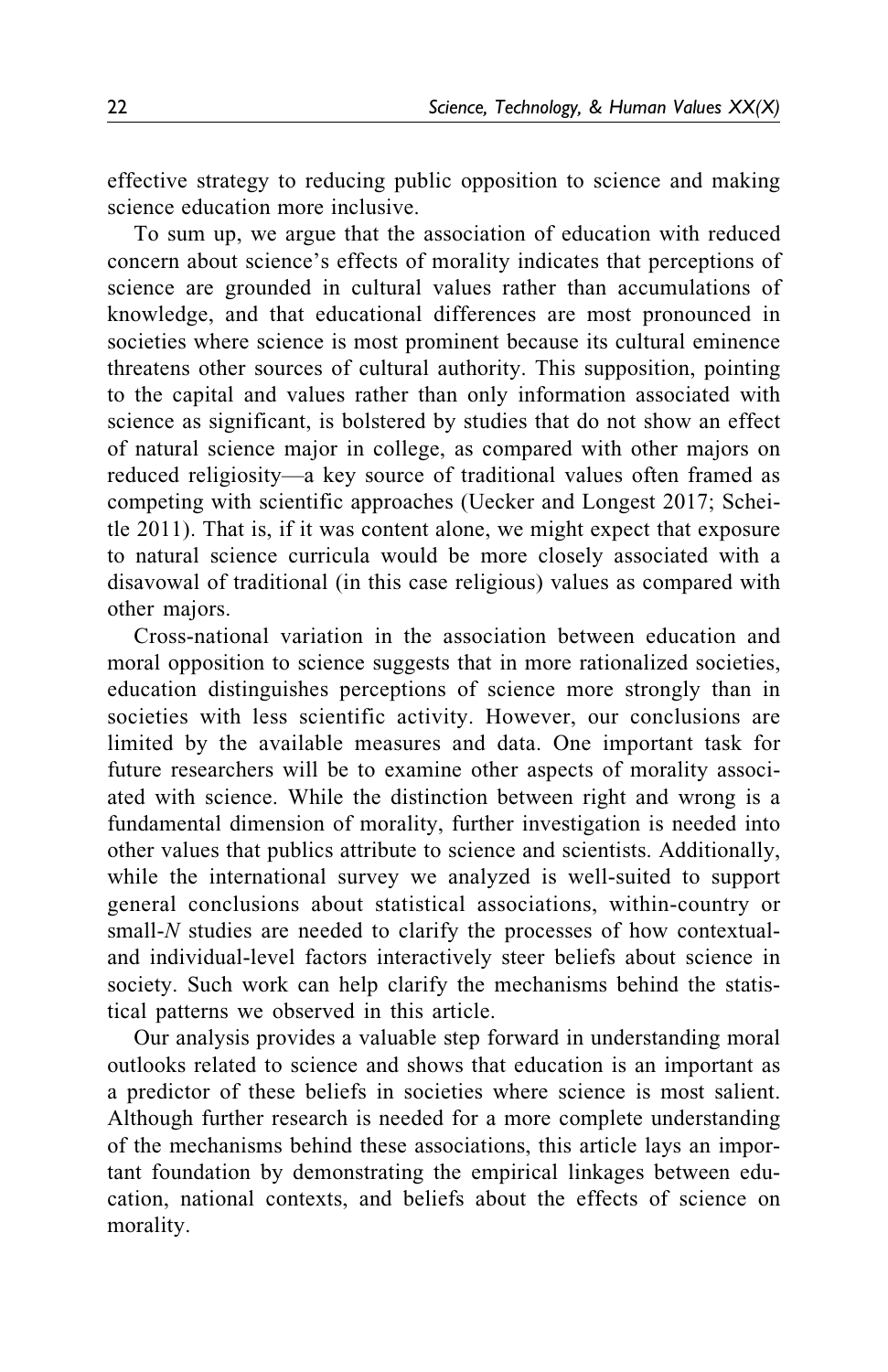# <span id="page-22-0"></span>**Appendix**

**Table A1.** Mixed Effects Regressions of Attitudes about the Morality of Science on Covariates, Controlling for Political Views.

|                            | Model I<br>Individual- | Model 2<br>$+$ Country- | Model 3<br>$+$ Cross-Level Interactions: |
|----------------------------|------------------------|-------------------------|------------------------------------------|
|                            | level                  | level                   | Education $\times$ R&D                   |
|                            | Covariates             | Covariates              | Expenditures                             |
| Individual-level variables |                        |                         |                                          |
| Education                  | $-0.17***$             | $-0.16***$              | $-0.09*$                                 |
|                            | (0.03)                 | (0.03)                  | (0.04)                                   |
| Religious service          | $0.04***$              | $0.04***$               | $0.04***$                                |
| attendance                 | (0.01)                 | (0.01)                  | (0.01)                                   |
| Prayer frequency           | $0.06***$              | $0.06***$               | $0.06***$                                |
|                            | (0.01)                 | (0.01)                  | (0.01)                                   |
| Self-identified            | $0.16***$              | $0.16***$               | $0.16***$                                |
| religiosity                | (0.03)                 | (0.03)                  | (0.03)                                   |
| Female                     | $0.06*$                | $0.06*$                 | $0.06*$                                  |
|                            | (0.03)                 | (0.03)                  | (0.03)                                   |
| Age                        | $-0.13**$              | $-0.13**$               | $-0.13**$                                |
|                            | (0.04)                 | (0.04)                  | (0.04)                                   |
| Age-squared                | $0.01*$                | $0.01*$                 | $0.01*$                                  |
|                            | (0.00)                 | (<0.00)                 | (<0.00)                                  |
| Income                     | $0.02***$              | $0.02***$               | $0.02***$                                |
|                            | (0.01)                 | (0.01)                  | (0.01)                                   |
| Catholic <sup>a</sup>      | $0.16**$               | $0.15**$                | $0.15**$                                 |
|                            | (0.05)                 | (0.05)                  | (0.05)                                   |
| Protestant <sup>a</sup>    | $0.21***$              | $0.22***$               | $0.22***$                                |
|                            | (0.05)                 | (0.05)                  | (0.05)                                   |
| Orthodox <sup>a</sup>      | $0.45***$              | $0.47***$               | $0.47***$                                |
|                            | (0.07)                 | (0.07)                  | (0.07)                                   |
| Jewish <sup>a</sup>        | $-0.42^{\dagger}$      | $-0.41^{\dagger}$       | $-0.4$ I $^\dagger$                      |
|                            | (0.24)                 | (0.24)                  | (0.24)                                   |
| Muslim <sup>a</sup>        | $0.31***$              | $0.35***$               | $0.35***$                                |
|                            | (0.07)                 | (0.07)                  | (0.07)                                   |
| Buddhist <sup>a</sup>      | $-0.06$                | $-0.07$                 | $-0.08$                                  |
|                            | (0.09)                 | (0.09)                  | (0.09)                                   |
| $Hindu^a$                  | $0.56***$              | $0.57***$               | $0.57***$                                |
|                            | (0.12)                 | (0.12)                  | (0.12)                                   |
| Other religious            | $0.33***$              | $0.33***$               | $0.33***$                                |
| tradition <sup>a</sup>     | (0.07)                 | (0.07)                  | (0.07)                                   |
| Political views            | $0.05***$              | $0.05***$               | $0.05***$                                |
|                            | (0.01)                 | (0.01)                  | (0.01)                                   |

*(continued)*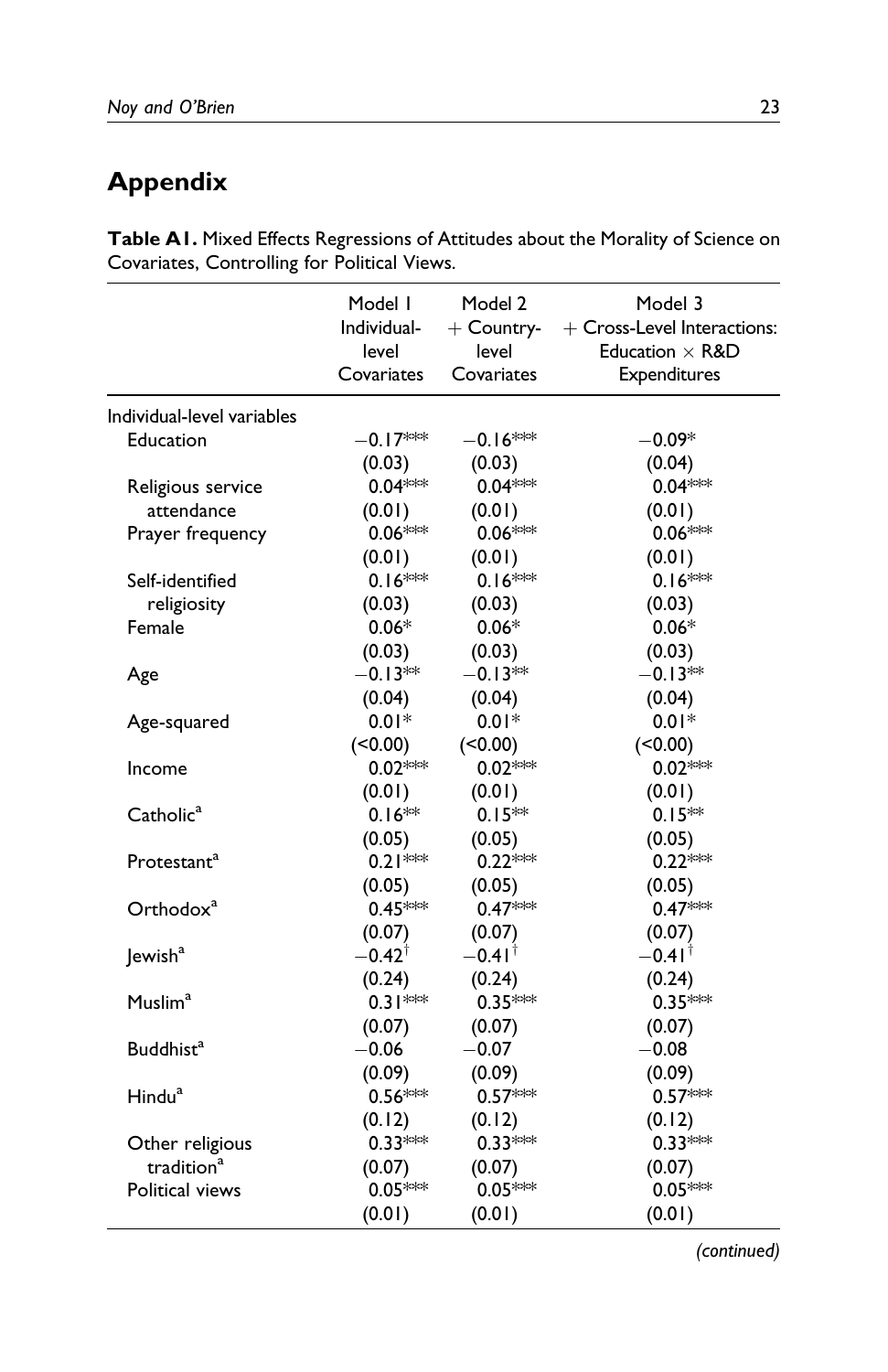|                                    | Model I     | Model 2          | Model 3                     |
|------------------------------------|-------------|------------------|-----------------------------|
|                                    | Individual- | $+$ Country-     | + Cross-Level Interactions: |
|                                    | level       | level            | Education $\times$ R&D      |
|                                    | Covariates  | Covariates       | <b>Expenditures</b>         |
| Country-level variables            |             |                  |                             |
| R&D expenditures                   |             | 0.13             | $0.37*$                     |
|                                    |             | (0.15)           | (0.17)                      |
| Protestant nation <sup>a</sup>     |             | $-0.02$          | $-0.02$                     |
|                                    |             | (0.25)           | (0.26)                      |
| Muslim nation <sup>a</sup>         |             | $-0.63*$         | $-0.63*$                    |
|                                    |             | (0.32)           | (0.32)                      |
| Orthodox nation <sup>a</sup>       |             | $-0.54*$         | $-0.55*$                    |
|                                    |             | (0.26)           | (0.26)                      |
| Buddhist nation <sup>a</sup>       |             | $0.63^{\dagger}$ | $0.64^{\dagger}$            |
|                                    |             | (0.36)           | (0.36)                      |
| Other religion nation <sup>a</sup> |             | $-0.55$          | $-0.55$                     |
|                                    |             | (0.51)           | (0.52)                      |
| National mean religious            |             | 0.05             | 0.05                        |
| service attendance                 |             | (0.09)           | (0.09)                      |
| Political rights                   |             | 0.1              | 0.1                         |
|                                    |             | (0.08)           | (0.08)                      |
| Gross domestic                     |             | $-0.03**$        | $-0.03**$                   |
| product per capita                 |             | (0.01)           | (0.01)                      |
| Cross-level interaction            |             |                  |                             |
| Education (L1) $\times$            |             |                  | $-0.07**$                   |
| Country-level                      |             |                  | (0.03)                      |
| scientific activity (L2)           |             |                  |                             |
| Year                               | 0.07        | 0.04             | 0.04                        |
|                                    | (0.10)      | (0.09)           | (0.09)                      |
| Constant                           | $-135.29$   | $-84.59$         | $-80.64$                    |
| Country variance                   | $0.58*$     | $0.46*$          | $0.41**$                    |
|                                    | (0.08)      | (0.08)           | (0.07)                      |
| <b>Education variance</b>          | $0.02***$   | $0.02***$        | $0.02***$                   |
|                                    | (50.01)     | (50.01)          | (50.01)                     |
| Log likelihood                     | $-101,435$  | $-101,423$       | $-101,420$                  |
| Bayesian information<br>criterion  | 203, 114.9  | 203, 187.4       | 203, 191.3                  |

### **Table A1.** (continued)

*Source:* Wave 6 of the World Values Survey (WVS).

*Note:*  $n = 43,037$ . Standard errors in parentheses.

<sup>a</sup>No religious denomination is referent for individual-level denomination, and Catholic religious tradition the referent for country religious tradition.

- $\phi$  < .10.
- $*_{p}$  < .05.

 $*$ *p* < .01.

\*\*\**p* < .001 (two-tailed tests).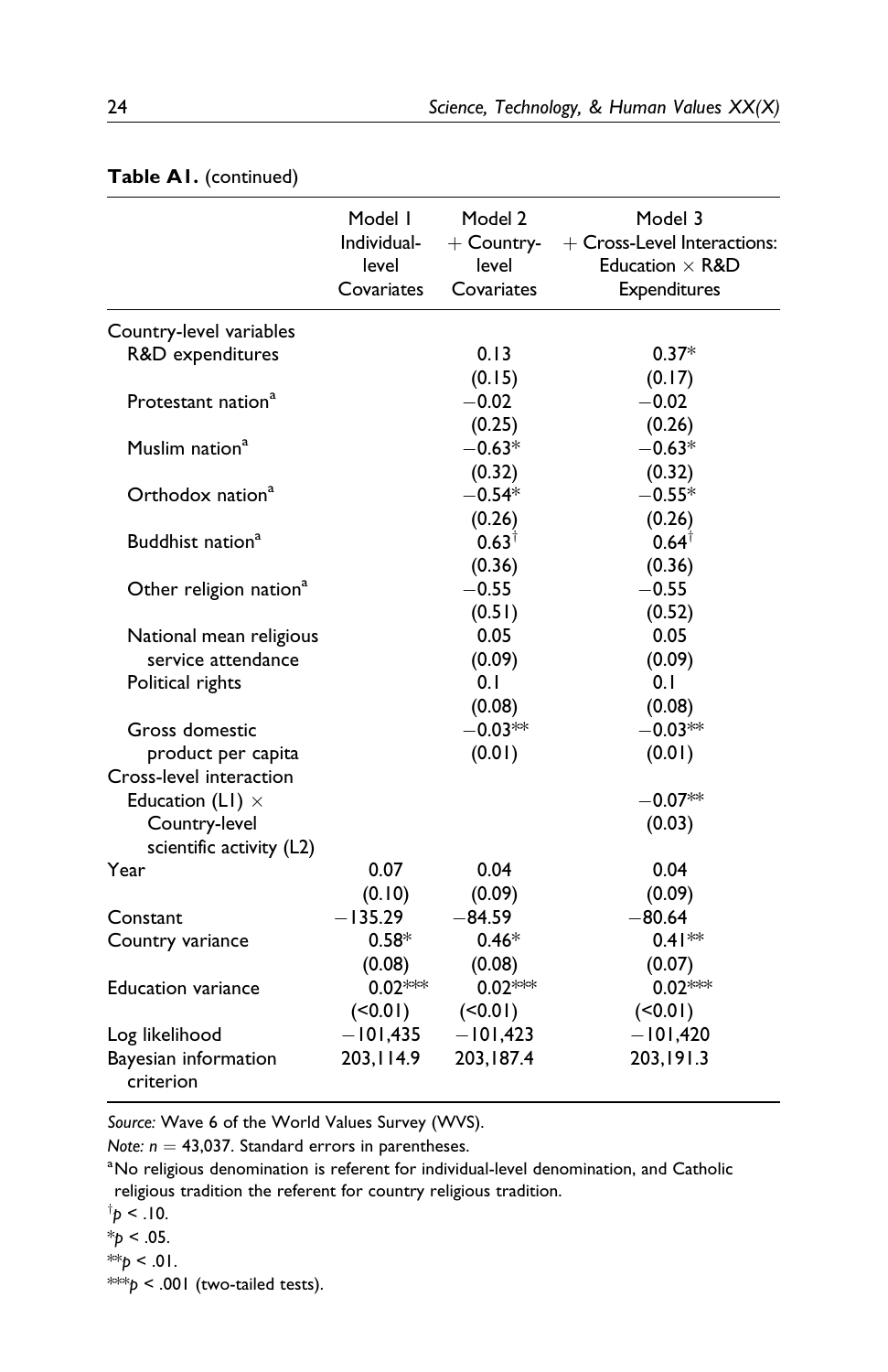## <span id="page-24-0"></span>**Acknowledgments**

The authors thank Patricia McManus and audiences at the 2019 Science and Belief in Society Conference in Birmingham, UK, and 2021 American Sociological Association Annual Meeting for helpful conversations about this research.

## **Declaration of Conflicting Interests**

The author(s) declared no potential conflicts of interest with respect to the research, authorship, and/or publication of this article.

## **Funding**

The author(s) received no financial support for the research, authorship, and/or publication of this article.

## **ORCID iD**

Shiri Noy <https://orcid.org/0000-0002-0755-1652>

### **Notes**

- 1. The countries and regions that do not include the variables for our analysis are Azerbaijan, Armenia, Belarus, Haiti, Kuwait, Kyrgyzstan, Lebanon, Libya, the Palestinian territories, Peru, Rwanda, Taiwan, Trinidad and Tobago, Yemen, and Zimbabwe.
- 2. Questions on religiosity were not asked in Egypt, Morocco, and Qatar.
- 3. Compared to those with complete information, individuals with missing information on one or more of the explanatory variables have slightly lower household income, are slightly older, more likely to be female, Muslim, Hindu and less likely to be Catholic, Protestant, Jewish, or belong to an "Other" denomination.
- 4. This measure is a transformation of an eight-category variable that distinguishes between "technical/vocational" and "university-preparatory" tracks in secondary education. Since these different educational tracks cannot be ranked, we combine them. Results from analyses of the untransformed eight-category education variable are consistent with those presented here.
- 5. Available at [https://data.worldbank.org/indicator/gb.xpd.rsdv.gd.zs.](https://data.worldbank.org/indicator/gb.xpd.rsdv.gd.zs) There were some countries for which this variable was unavailable in 2010. Therefore, we used data from earlier years, and in two cases from 2011, with the understanding that levels of research and development remain comparatively stable within countries over time.
- 6. [Table A1](#page-22-0) in Appendix contains supplementary analyses that controlled for respondents' self-reported political views found that right-leaning political ideology is associated with more agreement that science breaks down people's ideas of right and wrong. However, the conclusions about national context and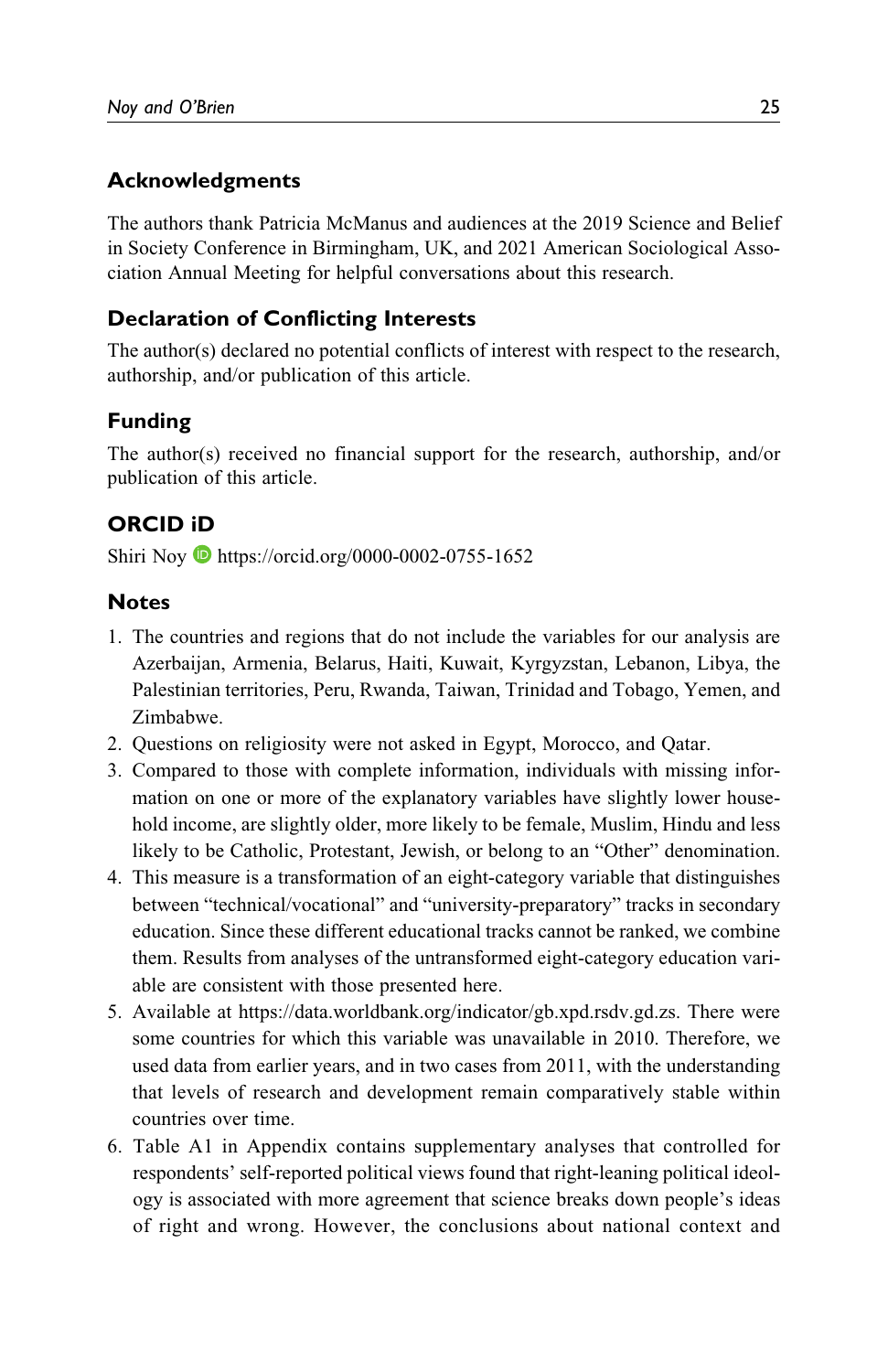<span id="page-25-0"></span>education discussed in this article are unaffected by the inclusion of this control for political views. We opt not to include this variable in the main analysis because there is no data for China, Jordan, and Singapore once this variable is included.

7. Supplementary analyses with original country weights provided by the World Values Survey yield the same conclusions as those presented in this paper.

#### **References**

- Allchin, Douglas. 1999. "Values in Science: An Educational Perspective." Science & Education 8 (1): 1-12.
- Allum, Nick, Patrick Sturgis, Dimitra Tabourazi, and Ian Brunton-Smith. 2008. "Science Knowledge and Attitudes across Cultures: A Meta-analysis." Public Understanding of Science 17 (1): 35-54.
- Bourdieu, Pierre. 1984. Distinction. Translated by R. Nice. Cambridge, MA: Harvard University Press.
- Bruce, Steve. 2002. God Is Dead: Secularization in the West, Vol. 3. Oxford, UK: Blackwell.
- Chan, Esther. 2018. "Are the Religious Suspicious of Science? Investigating Religiosity, Religious Context, and Orientations towards Science." Public Understanding of Science 27 (8): 967-84.
- Cole, Jonathan R. 1979. Fair Science: Women in the Scientific Community. New York: Free Press.
- Drori, Gili S., John W. Meyer, Francisco O. Ramirez, and Evan Schofer. 2003. Science in the Modern World Polity: Institutionalization and Globalization. Stanford, CA: Stanford University Press.
- Evans, John H. 2013. "The growing social and moral conflict between conservative Protestantism and science." Journal for the Scientific Study of Religion 52(2): 368-385.
- Evans, John H. 2014. "Faith in Science in Global Perspective: Implications for Transhumanism." Public Understanding of Science 23 (7): 814-32.
- Evans, John H. 2018. Morals Not Knowledge: Recasting the Contemporary US Conflict between Religion and Science. San Diego: University of California Press.
- Gauchat, Gordon. 2012. "Politicization of Science in the Public Sphere: A Study of Public Trust in the United States, 1974 to 2010." American Sociological Review 77 (2): 167-87.
- Gieryn, Thomas F. 1983. "Boundary-work and the Demarcation of Science from Non-science: Strains and Interests in Professional Ideologies of Scientists." American Sociological Review 48 (6): 781-95.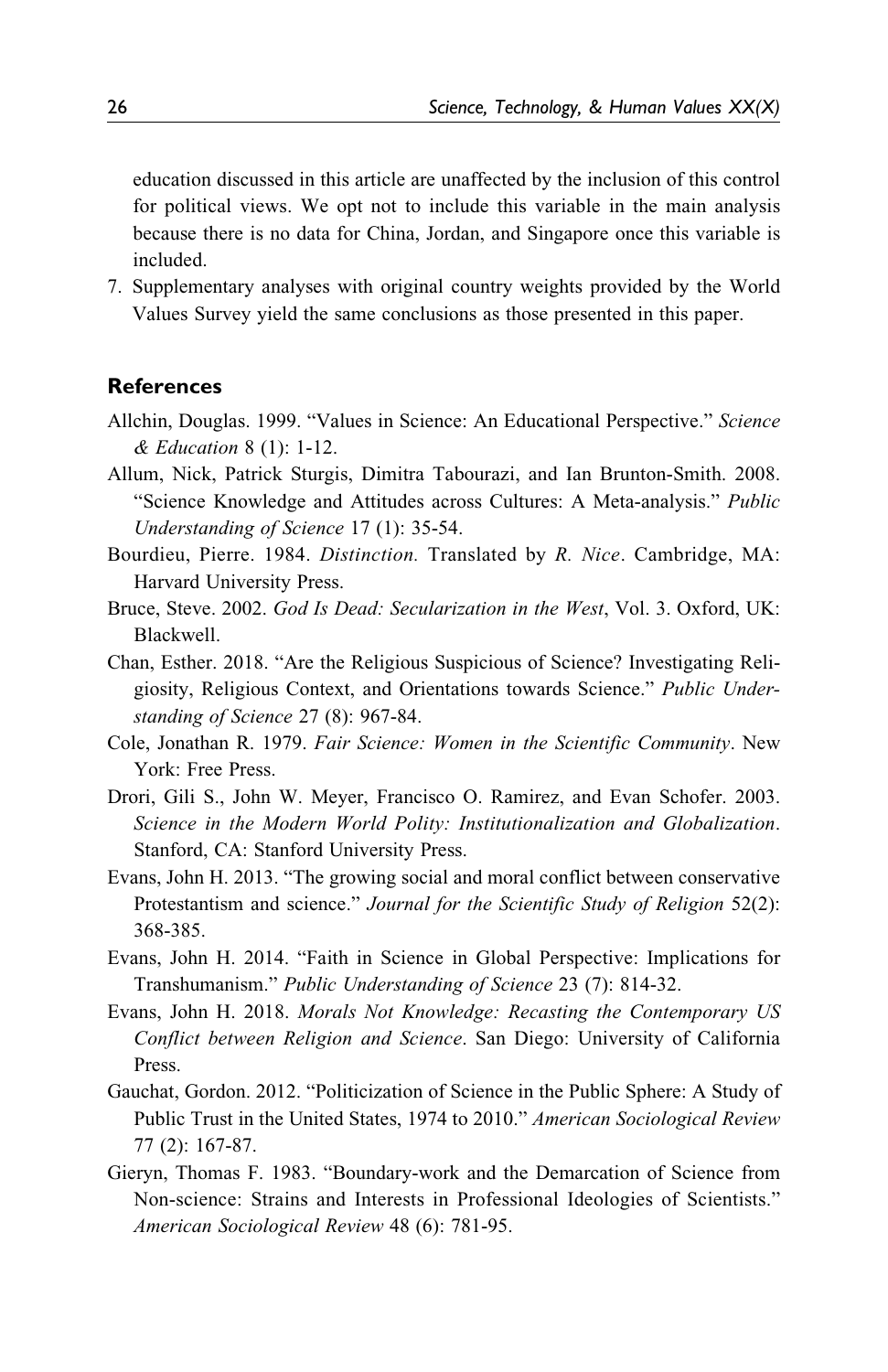- <span id="page-26-0"></span>Gorski, Philip S. 2003. "Historicizing the Secularization Debate." In Handbook of the Sociology of Religion, edited by M. Dillon, 110-22. Cambridge, MA: Cambridge University Press.
- Habermas, Jürgen. 1981. Reason and the Rationalization of Society. Boston, MA: Beacon Press.
- Harland, Tony. 2009. "The University, Neoliberal Reform and the Liberal Educational Ideal." In The Routledge International Handbook of Higher Education, edited by M. Tight, K. H. Mok, J. Huisman, and C. Morphew, 511-21. New York: Routledge.
- Hoeg, Darren G., and John Lawrence Bencze. 2017. "Values Underpinning STEM Education in the USA: An Analysis of the Next Generation Science Standards." Science Education 101 (2): 278-301.
- Inglehart, Ronald, and Wayne E. Baker. 2001. "Modernization's Challenge to Traditional Values: Who's Afraid of Ronald McDonald?" The Futurist 35 (2): 16.
- Irwin, Alan, and Brian Wynne. 2003. Misunderstanding Science?: The Public Reconstruction of Science and Technology. Cambridge, UK: Cambridge University Press.
- Johnson, Todd M., and Brian J. Grim. . 2019. "World Religion Database." Leiden/ Boston. 2019. Accessed September 26, 2019. [https://worldreligiondatabase.org/.](https://worldreligiondatabase.org/)
- Kuhn, Thomas S. 1962. The Structure of Scientific Revolutions. Chicago, IL: University of Chicago Press.
- Kumarassamy, Jayanthy, and Caroline Koh. 2019. "Teachers' Perceptions of Infusion of Values in Science Lessons: A Qualitative Study." Research in Science Education 49 (1): 109-36. doi: 10.1007/s11165-017-9612-8.
- Latour, Bruno, and Steven Woolgar. 1979. Laboratory Life: The Social Construction of Social Facts. Princeton, NJ: Princeton University Press.
- Locke, Simon. 2001. "Sociology and the Public Understanding of Science: From Rationalization to Rhetoric1." The British Journal of Sociology 52 (1): 1-18.
- Long, J. Scott. 1978. "Productivity and Academic Position in the Scientific Career." American Sociological Review 43 (6): 889-908.
- Mann, Marcus, and Cyrus Schleifer. 2020. "Love the Science, Hate the Scientists: Conservative Identity Protects Belief in Science and Undermines Trust in Scientists." Social Forces 99 (1): 305-32.
- Merton, Robert K. 1942. "A Note on Science and Democracy." Journal of Legal and Political Sociology 1 (1/2): 115.
- Miller, Boaz. 2020. "Is Technology Value-neutral?" Science, Technology, & Human Values 46 (1): 53-80. doi: 10.1177/0162243919900965.
- Noy, Shiri, and Timothy L. O'Brien. 2016. "A Nation Divided: Science, Religion, and Public Opinion in the United States." Socius 2 (2016): 1-15.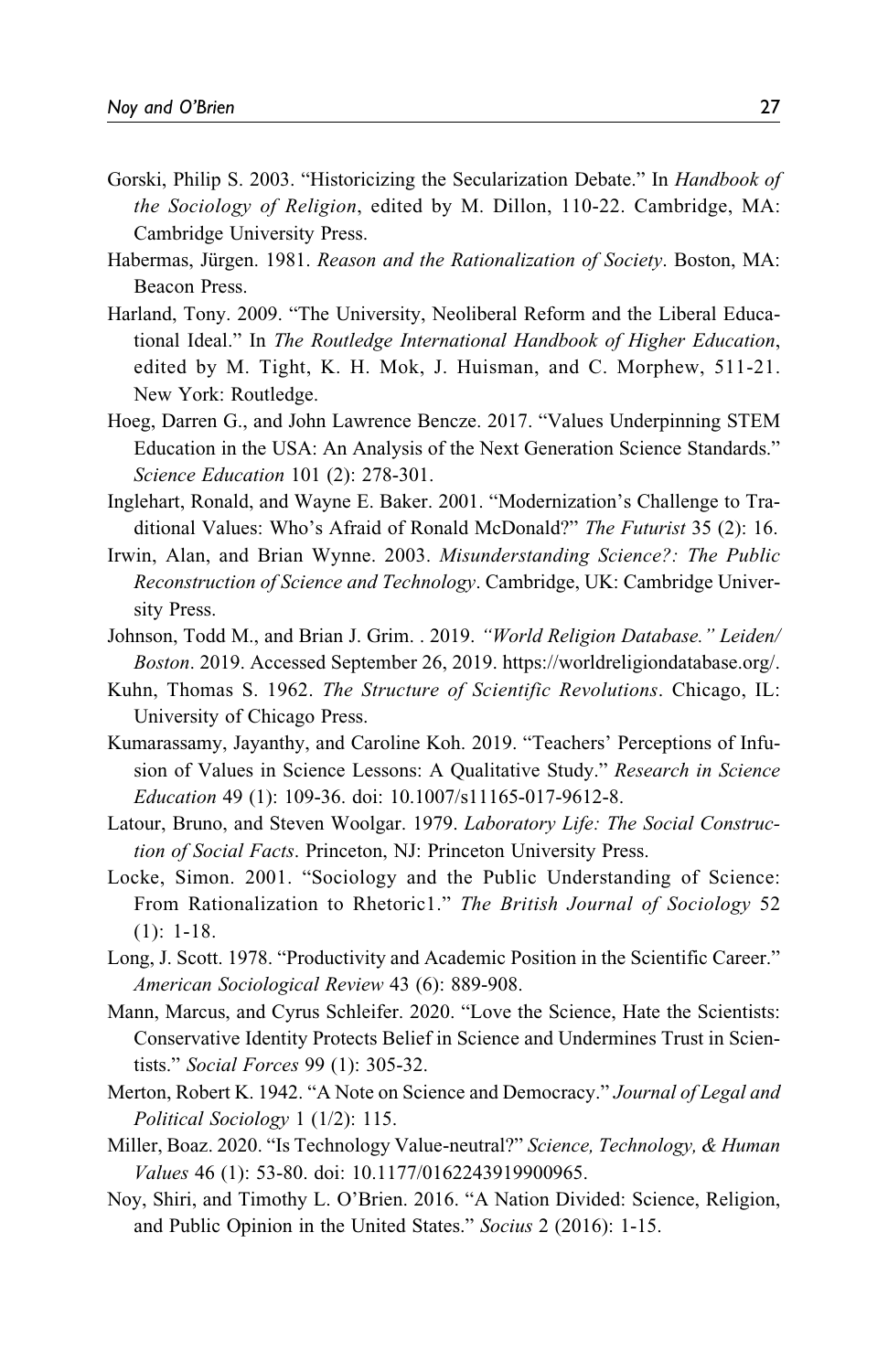- <span id="page-27-0"></span>Noy, Shiri, and Timothy L. O'Brien. 2019. "Science for Good? The Effects of Education and National Context on Perceptions of Science." Public Understanding of Science 28 (8): 897-916. doi: 10.1177/0963662519863575.
- O'Brien, Timothy L., and Shiri Noy. 2015. "Traditional, Modern, and Post-secular Perspectives on Science and Religion in the United States." American Sociological Review 80 (1): 92-115. doi: 10.1177/0003122414558919.
- O'Brien, Timothy L., and Shiri Noy. 2018. "Cultural Authority in Comparative Context: A Multilevel Analysis of Trust in Science and Religion." Journal for the Scientific Study of Religion 57 (3): 495-513. doi: 10.1111/jssr.12537.
- Popper, Karl. 2004. Conjectures and Refutations: The Growth of Scientific Knowledge. London, UK: Routledge.
- Rabe-Hesketh, Sophia, and Anders Skrondal. 2008. Multilevel and Longitudinal Modeling Using Stata. College Station, TX: STATA press.
- Raudenbush, Stephen W., and Anthony S. Bryk. 2002. Hierarchical Linear Models: Applications and Data Analysis Methods, Vol. 1. Thousand Oaks, CA: Sage.
- Ritzer, George. 1998. "The Weberian Theory of Rationalization and the McDonaldization of Contemporary Society." Illuminating Social Life: Classical and Contemporary Theory Revisited 37-61.
- Ryan, Ann. 2008. "Indigenous Knowledge in the Science Curriculum: Avoiding Neo-colonialism." Cultural Studies of Science Education 3 (3): 663-702. doi: 10.1007/s11422-007-9087-4.
- Scheitle, Christopher P. 2011. "Religious and Spiritual Change in College: Assessing the Effect of a Science Education." Sociology of Education 84 (2): 122-36. doi: 10.1177/0038040711401811.
- Shapin, Steven. 1990. Science and the Public. New York: Routledge.
- Shapin, Steven, and Harry Collins. 1994. "A Social History of Truth: Civility and Science in Seventeenth-century England." Nature 370 (6491): 605.
- Sherkat, Darren E. 2017. "Religion, Politics, and Americans' Confidence in Science." Politics & Religion 10 (1): 137-60.
- Shermer, Elizabeth Tandy, ed. 2013. Barry Goldwater and the Remaking of the American Political Landscape. Tucson: University of Arizona Press.
- Snow, Catherine E. and Kenne A. Dibner, eds. 2016. Science Literacy: Concepts, Contexts, and Consequences. Washington, DC: National Academies Press.
- Terrén, Eduardo. 2002. "Post-modern Attitudes: A Challenge to Democratic Education." European Journal of Education 37 (2): 161-77.
- Uecker, Jeremy E., and Kyle C. Longest. 2017. "Exposure to Science, Perspectives on Science and Religion, and Religious Commitment in Young Adulthood." Social Science Research 65 (2017): 145-62.
- Waddell, Eric. 1977. "The Hazards of Scientism: A Review Article." Human Ecology 5 (1): 69-76.